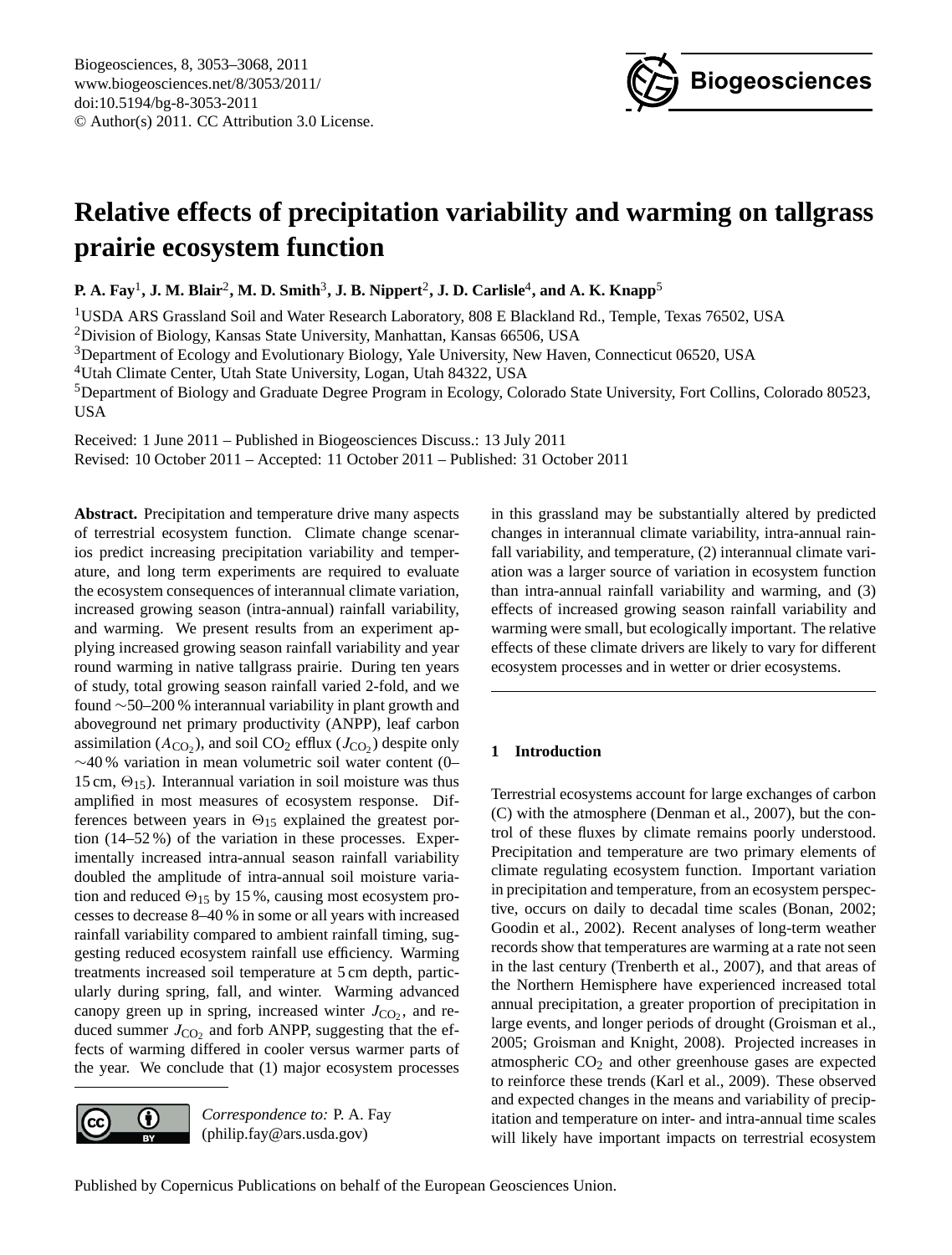structure and function, but these have been largely unexplored.

The conceptual framework for understanding ecosystem responses to precipitation variability originates in research on arid ecosystems showing that ecosystem responses to rainfall patterns depend on the temporal separation of rainfall pulses and the extent of inactivity between pulses (Noy-Meir, 1973). Soils play a crucial role by capturing discontinuous inputs of precipitation, and making it available for plant and microbial function in amounts and durations determined, in part, by soil physical properties, vegetation, and disturbance (Reynolds et al., 2004; Rodriguez-Iturbe and Porporato, 2004). Ecosystem responses to altered precipitation variability may differ among wet or dry systems or years, depending on how often thresholds of too little or too much soil moisture are exceeded (Knapp et al., 2008). For example, Heisler-White et al. (2009) found that increased growing season rainfall variability resulted in increased net primary productivity in semiarid grasslands, but decreased it in more mesic grasslands.

Previous studies in tallgrass prairie suggest that variation in precipitation at different temporal scales affects different aspects of ecosystem structure and function (Schwinning and Sala, 2004). For example, several studies have linked 2-fold or more interannual variation in aboveground net primary productivity (ANPP) to interannual variability in precipitation (Briggs and Knapp, 1995; Knapp et al., 2001; Huxman et al., 2004). Variation in the size and spacing of precipitation events within a growing season also affects numerous processes. A pattern of larger growing season rainfall events separated by longer dry intervals caused increased soil moisture variation and reduced ANPP, leaf carbon assimilation, and soil  $CO<sub>2</sub>$  efflux compared to the same total rainfall quantity distributed in smaller more frequent events (Mielnick and Dugas, 2000; Knapp et al., 2002; Fay et al., 2003a; Harper et al., 2005; Nippert et al., 2009).

Previous studies have found varying ecosystem responses to warming. Earlier spring greenup and flowering was reported in several studies (Badeck et al., 2004; Cleland et al., 2006; Sherry et al., 2007). Increased soil respiration is generally the most commonly found response to warming (Rustad et al., 2001), but both increases (Zhou et al., 2006), decreases (Liu et al., 2009), and soil moisture-dependent responses (Almagro et al., 2009) have been reported in grasslands. Similarly, warming generally increased aboveground biomass in a cross-biome meta-analysis (Rustad et al., 2001), but studies in grassland have reported no response (de Valpine and Harte, 2001; Dukes et al., 2005; Xia et al., 2009) or decreased aboveground productivity (De Boeck et al., 2008). Varying responses to warming in grassland likely reflect complex interactions among temperature, soil water availability and the temperature and moisture sensitivities of key plant and microbial physiological processes.

The influence of interannual variability in rainfall and temperature can make it difficult to assess the effects of intraannual climatic variation (Nippert et al., 2006b). Interactions between warming and intra-annual rainfall variability may amplify interannual variation and create threshold changes in ecosystem structure (CCSP, 2010). An understanding of these interactions and their consequences for ecosystems requires long-term field experiments. Although there are longterm warming experiments (e.g. Saleska et al., 1999; An et al., 2005; Sherry et al., 2009), we know of no experiments in perennial grasslands that have manipulated growing season rainfall variability and warming for long enough to compare their effects to those of interannual climate variation. Grasslands are important and experimentally tractable systems for examining these issues because they cover approximately 40 % of the land surface, are rich and dynamic in biodiversity, are a globally important agricultural resource, and are at risk from degradation and habitat conversion. Understanding the basic functional responses of grasslands to multiple climate drivers over different time scales is critical for predicting impacts of future climate regimes on grasslands and their ability to sustainably provide ecosystem goods and services, such as food, fiber, and clean water, while maintaining biological diversity (Hoekstra et al., 2005).

Here we report results from the first 10 yr (1998–2007) of an ongoing experiment in a water-limited perennial tallgrass prairie in Kansas, in the middle of the North American Central Plains. In 1998, we began an experiment featuring an altered rainfall timing treatment that increased growing season rainfall variability, relative to ambient rainfall patterns, without changing total rainfall amount. In 2003, the increased rainfall variability regime was combined with a warming treatment. Here we extend previous studies (Knapp et al., 2002; Fay et al., 2003a; Harper et al., 2005; Nippert et al., 2009) by evaluating (1) the responsiveness of ecosystem processes to interannual climate variability vs. the responsiveness to increased within-growing season (intra-annual) rainfall variability, and (2) how the effects of increased interand intra-annual rainfall variability on ecosystem processes interact with and compare to those of experimental warming.

These objectives were addressed through measurements of the timing of plant growth and senescence, rates of plant biomass accumulation and flowering, leaf photosynthesis, and soil  $CO<sub>2</sub>$  efflux. We hypothesized that interannual climate variability would be the primary driver of interannual variability in ANPP, while increased intra-annual rainfall variability would be the primary driver of average rates of leaf photosynthesis and soil  $CO<sub>2</sub>$  efflux. We also hypothesized that interannual climate variability and increased intraannual rainfall variability would have stronger effects on most ecosystem processes than warming in this grassland, which is in the center of the thermal range of the dominant species.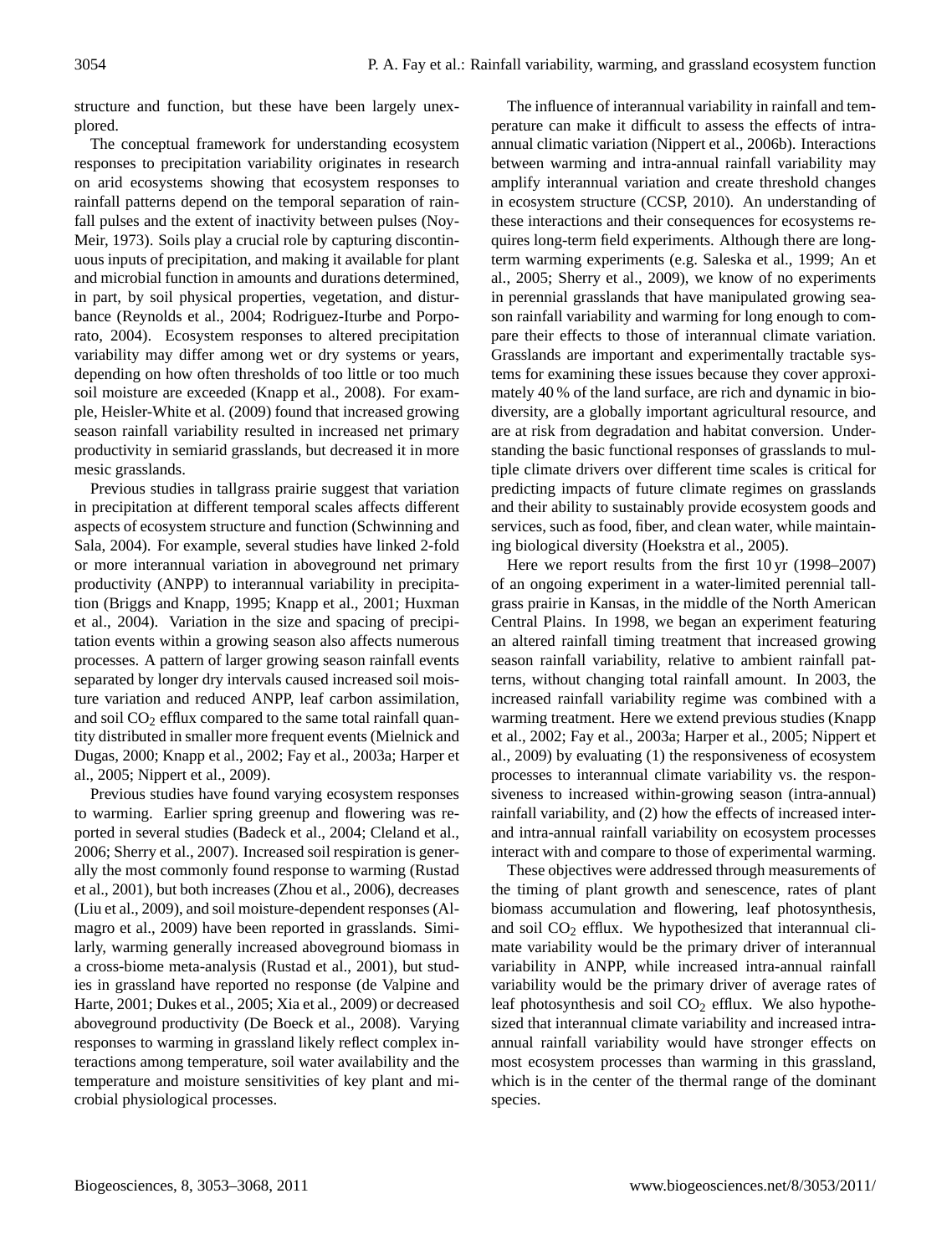# **2 Methods**

This study was conducted in the Rainfall Manipulation Plots (RaMPs) facility at the Konza Prairie Biological Station (KPBS) in northeastern Kansas, USA (39 $\degree$ 05 $'$  N, 96 $\degree$ 35 $'$  W). The vegetation of the site is dominated by  $C_4$  grasses, primarily *Andropogon gerardii*, *Sorghastrum nutans*, *Panicum virgatum*, and *Sporobolus asper*, plus a number of C<sub>3</sub> forbs, primarily *Solidago canadensis*, *Aster ericoides*, and *S. missouriensis*. The climate is temperate midcontinental. Mean annual temperature is  $13\text{ °C}$ , mid-growing season (July) mean temperature is  $27^{\circ}$ C (range 20 to 33 °C), and mean annual precipitation is 835 mm. Total rainfall during the biologically most active portion of the growing season (1 May through 30 September) averages 635 mm, with the driest period during July and August. The RaMPs are located on Irwin silty clay loam soils, typical of lowland prairie in this region. The plots were burned each spring in late March, prior to green-up. Frequent fire was historically common in this grassland and today is a typical management practice (Knapp et al., 1998).

The RaMPs facility consists of twelve  $14 \times 9$  m fixedlocation rainout shelters covered from 1 May through 31 October by a clear polyethylene roof. The shelters exclude natural rainfall from the plots and divert the excluded rainfall to storage tanks for application to the plots using overhead sprinklers. Each shelter covers a hydrologically isolated  $6 \times 6$  m sampling plot. See Fay et al. (2000) for additional details on the rainout shelter design.

## **2.1 Treatments**

During Phase I, 1998–2001, four experimental rainfall treatments were applied in three replicates. The treatments were factorial combinations of two growing season rainfall quantities combined with two growing season rainfall patterns, as follows:

- **–** Ambient: each time a natural rainfall event occurred, the quantity of rain that fell was applied to the plots within 24 h, replicating the naturally occurring rainfall regime in number and sizes of rainfall events, length of dry intervals between events, and total growing season amount.
- **–** Reduced quantity: as in ambient, except 70 % of each rainfall event was applied.
- **–** Altered pattern: intra-annual rainfall variability was increased by accumulating the collected rainfall until the dry interval was 50 % longer than the ambient dry interval. Then the accumulated rainfall was applied as a single large event, at a rate that insured all rainfall entered the soil profile. The total growing season amount of rainfall applied in this treatment was identical to ambient, while the number of rain events was reduced and

the size of rain events and length of dry intervals were increased.

**–** Reduced quantity and altered pattern: as in altered pattern, except only 70 % of the accumulated rainfall was applied, which imposed both drought and increased rainfall variability.

All rainfall application amounts were reduced by 10 % from the nominal ambient amount to offset slight increases in soil moisture underneath the rainout shelters compared to the adjacent unsheltered control plots. In 2002, the reduced quantity treatment was discontinued as a transition to prepare for Phase II. All plots continued to receive their assigned rainfall timing treatment (ambient vs. altered) but all now received growing season rainfall amounts equivalent to 100 % of ambient,  $n = 6$  per rainfall treatment.

Phase II began in 2003 with the initiation of a warming treatment. Infrared heating lamps (HS-2420, Kalglo Electronics Co, Bethlehem, PA, USA) were installed in two randomly chosen  $2 \times 2$  m subplots within the  $6 \times 6$  m rainfall treatment plots. The lamps were operated continuously year round, and emitted a constant 20–25 W m−<sup>2</sup> of downward infrared radiation. Lamps were placed 1.2 m above the soil surface at the beginning of each growing season and raised periodically to maintain that height above the plant canopy. The lamps are identical to those of other grassland warming experiments (Luo et al., 2001), and here increased day  $(0.4–0.6\degree C)$  and night  $(1.0–1.5\degree C)$  canopy temperatures of a  $2 \times 2$  m area during May through August. Two additional  $2 \times 2$  m subplots were unwarmed and thus experienced ambient temperatures. One unwarmed subplot contained a dummy lamp to control for effects from the physical presence of the lamps and associated infrastructure.

## **2.2 Microclimate and ecosystem function measurements**

Sensors were installed to measure rainfall, soil temperature, and soil water content. Natural rainfall quantities were measured with six manual rain gauges. Soil temperature was measured with thermocouples at 5 cm depth  $(T_{\text{solid}})$  in two ambient and two altered rainfall plots during 1998–2003, and in the center of each of the four subplots in three ambient and three altered plots during 2004–2007.  $T_{\text{sol}_05}$  was logged every 30 min and stored as 1 h averages on data loggers (CR10X, Campbell Scientific, Logan, UT, USA).

Soil volumetric water content at  $0-15$  cm depth  $(\Theta_{15})$  was measured using time domain reflectometry methods. Probes consisting of a pair of 15 cm long stainless steel rods were inserted vertically at the soil surface at four locations per plot (Phase I), or in the center of each subplot (Phase II). During 1998–2004, these probes were read weekly using a Tektronix cable tester. Beginning in 2005,  $\Theta_{15}$  was measured with 30 cm long probes (CS616, Campbell Scientific, Logan, UT, USA) inserted at 30°.  $\Theta_{15}$  was logged every 10 min and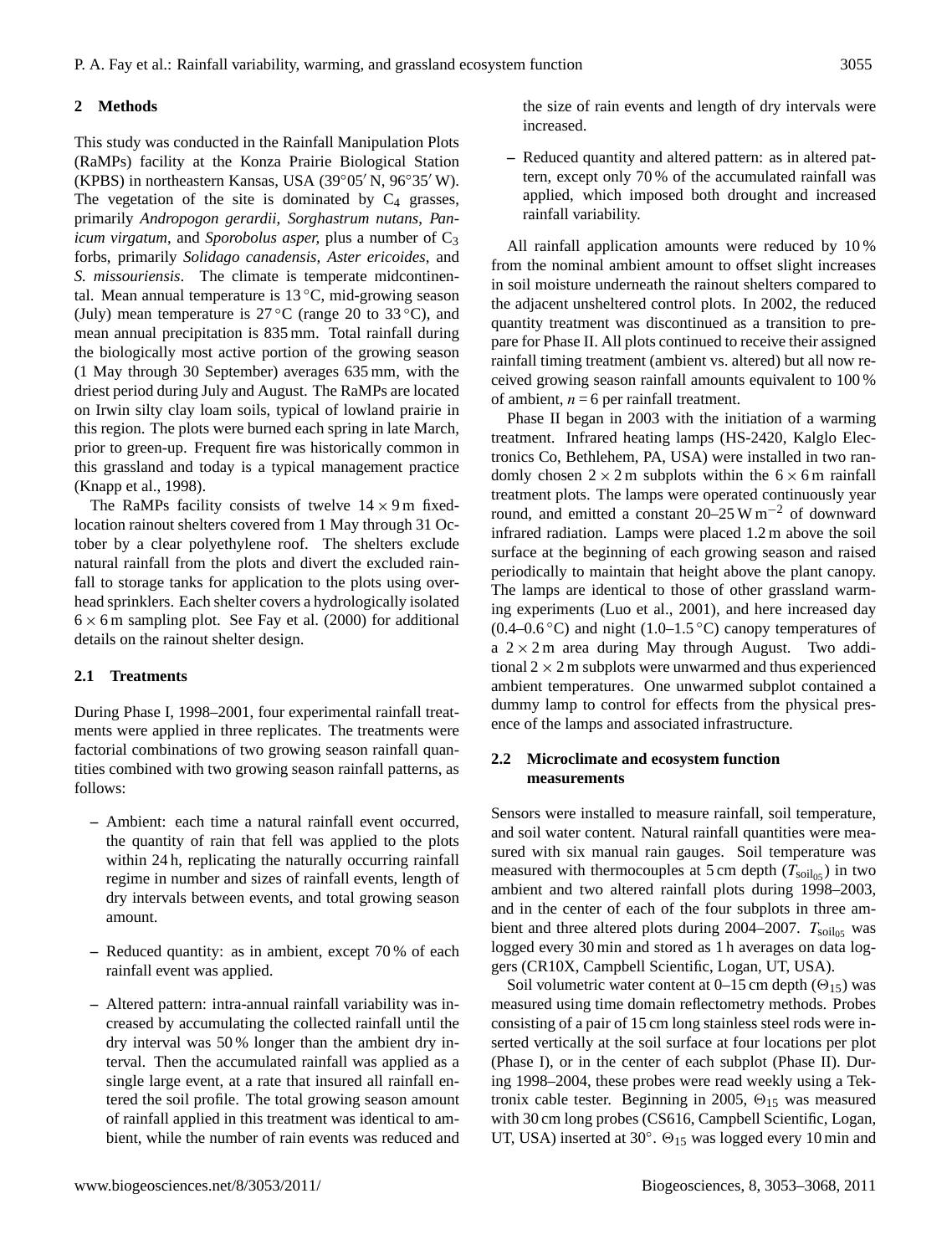stored as 30 min averages on data loggers. We used the daily average  $\Theta_{15}$  of one day per week from the continuous data to match the sampling frequency of the pre-2005  $\Theta_{15}$  data.

# **2.3 Plant growth measurements**

# **2.3.1 Canopy greenness**

Spring canopy green up and fall canopy senescence was quantified in the 2005–2007 growing seasons by measuring percent green cover with a digital canopy camera (First Growth, Decagon Devices Inc., Pullman, WA, USA). Each subplot was imaged between 09:00 and 12:00 LT every four to seven days following the first appearance of new spring growth (∼late April) until canopy closure (mid–late June), and from the onset of canopy decline until frost (∼late August–October). Percent green cover was estimated by a proprietary algorithm in the camera processor, which estimated the ratio of green pixels to total pixels in the image. The camera was calibrated with a white card prior to each sampling, to control for variation in illumination among sample dates.

# **2.3.2 Canopy light penetration**

Light interception by the canopy was determined at midseason as a proxy of accumulated midseason aboveground biomass. Vertical profiles of photosynthetic photon flux density (PPFD) were measured with a ceptometer (Decagon Devices Inc., Pullman, WA, USA) at 10 cm increments to the maximum canopy height (<1 m). Profiles were measured between 12:00 and 14:00 at two locations per plot during 1999–2002, and one location per subplot during 2003–2007 on 2–4 clear days each July. Light profiles were fit with a sigmoid equation:

$$
PPFD = a/(1 - e^{(x - x_0)/b})
$$
 (1)

where  $a =$  maximum PPFD,  $x_0 =$  height of 50% PPFD and  $b =$ slope of PPFD decrease. Smaller  $x_0$  values indicate that the height of interception of 50 % of the light is closer to the ground, and deeper penetration of light into the canopy means less aboveground biomass. Seven out of 300 profiles did not fit this equation at  $p < 0.0001$ , and were omitted from analysis.

# **2.3.3 Aboveground net primary productivity**

ANPP was estimated annually from harvests of aboveground biomass at the end of the growing season (mid October). All aboveground biomass was clipped at ground level from  $20 \times 50$  cm sampling quadrats. Ten quadrats per plot were harvested during 1998–2002, and four quadrats per subplot (16 per plot) were harvested during 2003–2007. The plots were burned each spring and ungrazed, so accumulated aboveground biomass represented current year production. Harvested samples were sorted into grasses and forbs, and weighed after drying at 65 °C for at least 48 h. One plot differed markedly in plant species composition from the others and was omitted from the biomass analyses. Data from 1998–2002 were reported in Knapp et al. (2002) and Fay et al. (2003a).

# **2.3.4 Flowering**

Flowering culms of *Andropogon gerardii* and *Sorghastrum nutans* were counted each September in two locations per plot during 1999–2002, and once per subplot during 2003– 2007.

# **2.4 Measurements of CO<sup>2</sup> fluxes**

# **2.4.1 Leaf photosynthesis**

Leaf net photosynthesis  $(A_{CO_2})$  was measured weekly from June through September in 1998 and 1999, and one to three times per month in June, July, and August in 2000, 2002, and 2005–2006 on *A. gerardii*. *Solidago canadensis* was also measured during 1998–2000, and *S. nutans* was measured in 2002, 2005 and 2006. Sampling dates were chosen to capture the full range of growing season soil moisture variability.

 $A_{\text{CO}_2}$  during 1998–2002 was measured with two annually calibrated closed path infrared gas analyzers (LI-6200, LI-Cor Biosciences, Lincoln, NE, USA).  $A_{CO}$  was measured on four plants per plot, using fully expanded, recently matured upper canopy leaves, and was completed between 10:00 h– 15:00 h. The 1998–1999 weekly measurements usually were conducted on cloud-free days. Measurements were omitted from analysis if PPFD was <500 µmol  $m^{-2} s^{-1}$ , and entire plots were omitted from analysis when plot mean PPFD was  $<$ 1000 μmol m<sup>-2</sup> s<sup>-1</sup>. This data filtering resulted eliminated 7 % (244 out of 3488) measurements. All measurements during 2000 and 2002 were conducted on clear days.

 $A_{\text{CO}_2}$  during 2005–2006 was measured with two open path infrared gas analyzers (LI-6400, LI-Cor, Biosciences, Lincoln, NE, USA) with red/blue LED light sources and  $CO<sub>2</sub>$ injectors. Measurements were conducted in one warmed subplot and one unwarmed subplot per plot. Each measurement used one recently matured leaf per tiller from two tillers per species. Cuvette conditions were  $1500 \mu$ mol m<sup>-2</sup> s<sup>-1</sup> PPFD,  $370 \mu$ mol mol<sup>-1</sup> (CO<sub>2</sub>), and near ambient relative humidity. This PPFD is adequate for light saturation and comparable to light levels in the 1998–2002 data. Measurements were logged when stability (the coefficient of variation of  $A_{CO_2}$ ) was <1 % over 15 s. Measurements usually stabilized in 5– 10 min. Data from 1999 were reported in Fay et al. (2002), and from 2005–2006 in Nippert et al. (2009).

# **2.4.2 Soil CO<sup>2</sup>** *fluxes*

Soil  $CO_2$  efflux  $(J_{CO_2})$  was measured with an infrared gas analyzer (LI-6200, LI-Cor Biosciences Inc., Lincoln, NE). During the growing season,  $J_{CO_2}$  was measured weekly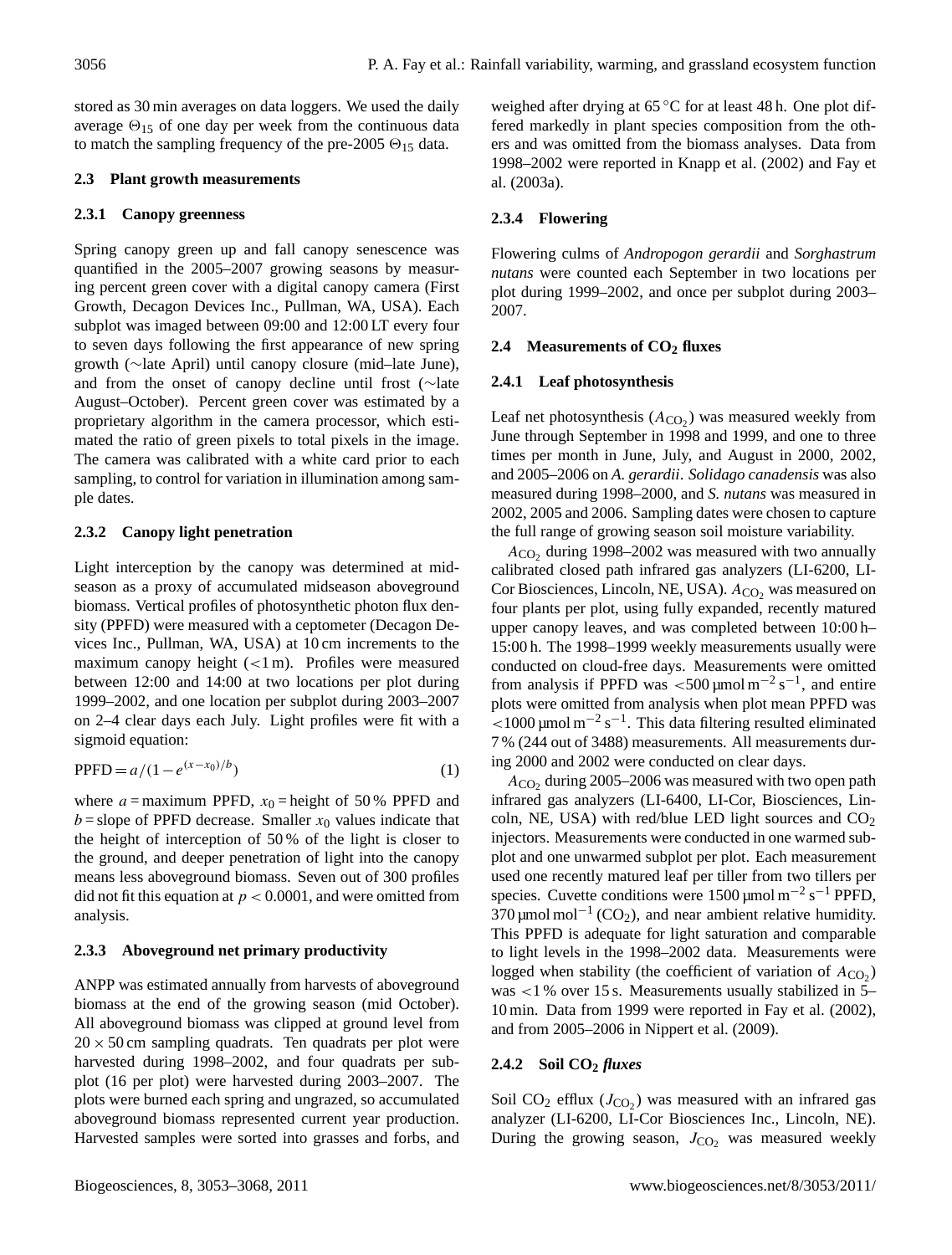each May through October. Winter  $J_{CO_2}$  was measured on 7–9 snow-free dates during November through March in 2005/2006 and 2006/2007.  $J_{CO_2}$  was measured at two permanently installed PVC collars (8 cm diam, 1.7 cm height inserted to 1.2 cm) at four locations per plot during 1998–2002, and at two collars per subplot from 2003–2007. Data from 1998–2001 were reported in Harper et al. (2005).  $J_{\text{CO}_2}$  rates were estimated from the linear rise in  $CO<sub>2</sub>$  concentration over 1 to 3 min.

## **2.5 Data analysis**

Intra-annual rainfall variability was quantified by computing the coefficient of variation (CV) from the daily rainfall amounts applied to the RaMPs during the growing season (1 May–30 September). Mean growing season  $\Theta_{15}$  was computed by averaging the weekly measurements for each year. Variability during the growing season in  $\Theta_{15}$  was quantified by computing two variability metrics: (1) the CV of  $\Theta_{15}$ , which expresses temporal variability in mean  $\Theta_{15}$  as a percentage of  $\Theta_{15}$ ; (2) the mean change in soil moisture between successive individual rainfall events ( $\Delta\Theta_{15}$ ), which describes the absolute amplitude of variation in  $\Theta_{15}$ .

Statistical analyses of soil moisture and ecosystem process responses to treatments and year were conducted using linear mixed models procedures in SAS 9.1 (SAS Institute Inc, 2003) in two steps. First, a repeated measures model was fit to data from all ten years with rainfall pattern (ambient vs. altered) as a fixed effect in a randomized complete block design (RCB), year as the repeated effect, and plot as the experimental unit. Type III sums of squares were used to orthogonally compare the effect of interannual climate variability versus effects of increased intra-annual rainfall variability.

Second, separate repeated measures models were fit to the two phases of the experiment. The model for Phase I (1998– 2002) contained rainfall pattern and quantity and their interaction as fixed effects in RCB, year as the repeated effect, and plot as the experimental unit. Type III sums of squares were again used to compare effects of interannual climate variation against effects of intra-annual variability and quantity treatments. The model for Phase II (2003–2007) contained rainfall pattern as a whole-plot fixed effect in RCB, warming as a subplot fixed effect, and year as the repeated effect. This model compared interannual climate variation to increased rainfall variability and warming effects. For responses measured multiple times during the growing season (i.e. soil moisture means and variability, midseason biomass,  $A_{CO_2}$ ,  $J_{CO_2}$ ), the growing season mean was used for analysis, calculated by averaging values from individual sample dates in each year. Transformations were applied to response variables where needed to meet assumptions of normality and/or equal variances. Means separations were performed using the LSMEANS statement with the DIFF option. Full ANOVA results are presented in the Appendix (Tables A1, A2).

We used multiple regression (MR) analysis to determine which among mean  $\Theta_{15}$ , CV $\Theta_{15}$ , or  $T_{\text{solid}}$  explained more variation in key ecosystem responses. Grass and forb ANPP,  $A_{\text{CO}_2}$ , and  $J_{\text{CO}_2}$  were analyzed with a stepwise procedure with  $p = 0.10$  required for variable retention. Variance inflation factors for the predictor variables ranged from 1.2  $(T_{\text{soil}_05})$  to 1.7 (CV $_{\Theta_{15}}$ ), suggesting that multicollinearity among the predictor variables was low. Univariate regression analyses of these variables were also conducted.

#### **3 Results**

# **3.1 Microclimate**

## **3.1.1 Rainfall**

Total growing season rainfall inputs (May–September) varied 1.8–fold between years, from 334 mm in 2005 to 600 mm in 1998 (Fig. 1a). The altered rainfall treatment dramatically changed growing season rainfall regimes. Event sizes were larger, small events became infrequent, and dry intervals increased compared to the ambient rainfall pattern (Fig. 1b). As a result, the CV of individual rainfall events was significantly greater in 9 out of 10 yr in the altered treatment compared to ambient (Fig. 1c,  $p < 0.0001$ , Table A1). The reduced quantity treatment during Phase I caused only minor though significant ( $p = 0.01$ ) variation in rainfall CV.

#### **3.1.2 Mean soil moisture**

There were significant differences among years in growing season mean soil moisture. Under ambient rainfall,  $\Theta_{15}$  ranged from 27% in 2002 to 38% in 1999 (Fig. 1d,  $p < 0.0001$ , Table A1). Altered rainfall patterns reduced  $\Theta_{15}$  to about 86% of ambient values for the 10 yr combined ( $p = 0.0025$ ), even though the treatments received the same total rainfall amounts. The reduced quantity treatment reduced  $\Theta_{15}$  to 90% of ambient values ( $p = 0.01$ ), similar to the magnitude of the altered rainfall effect.  $\Theta_{15}$ was marginally reduced ( $p = 0.094$ ) in warmed compared to unwarmed subplots, due to significant differences in 2006  $(1.9\%, p=0.009)$  and 2007  $(1.8\%, p=0.01)$ .

#### **3.1.3 Soil moisture variability**

Altered rainfall patterns increased CV $_{\Theta_{15}}$  (16%) and  $\Delta\Theta_{15}$ (2-fold) (Fig. 1e,  $p < 0.01$ , Table A1), indicating greater soil moisture variability during the growing season and a greater amplitude of soil moisture change between sequential rainfall events. CV $_{\Theta_{15}}$  was a decreasing function of  $\Theta_{15}$  (Fig. 2,  $R^2 = 0.38$ ,  $p < 0.0001$ ), indicating that lower mean soil moisture was often accompanied by greater growing season soil moisture variability.  $\Delta\Theta_{15}$  was weakly correlated with  $\Theta_{15}$  $(R^2 = 0.07, p < 0.0001)$ , indicating that the amplitude of soil moisture change between events was only loosely associated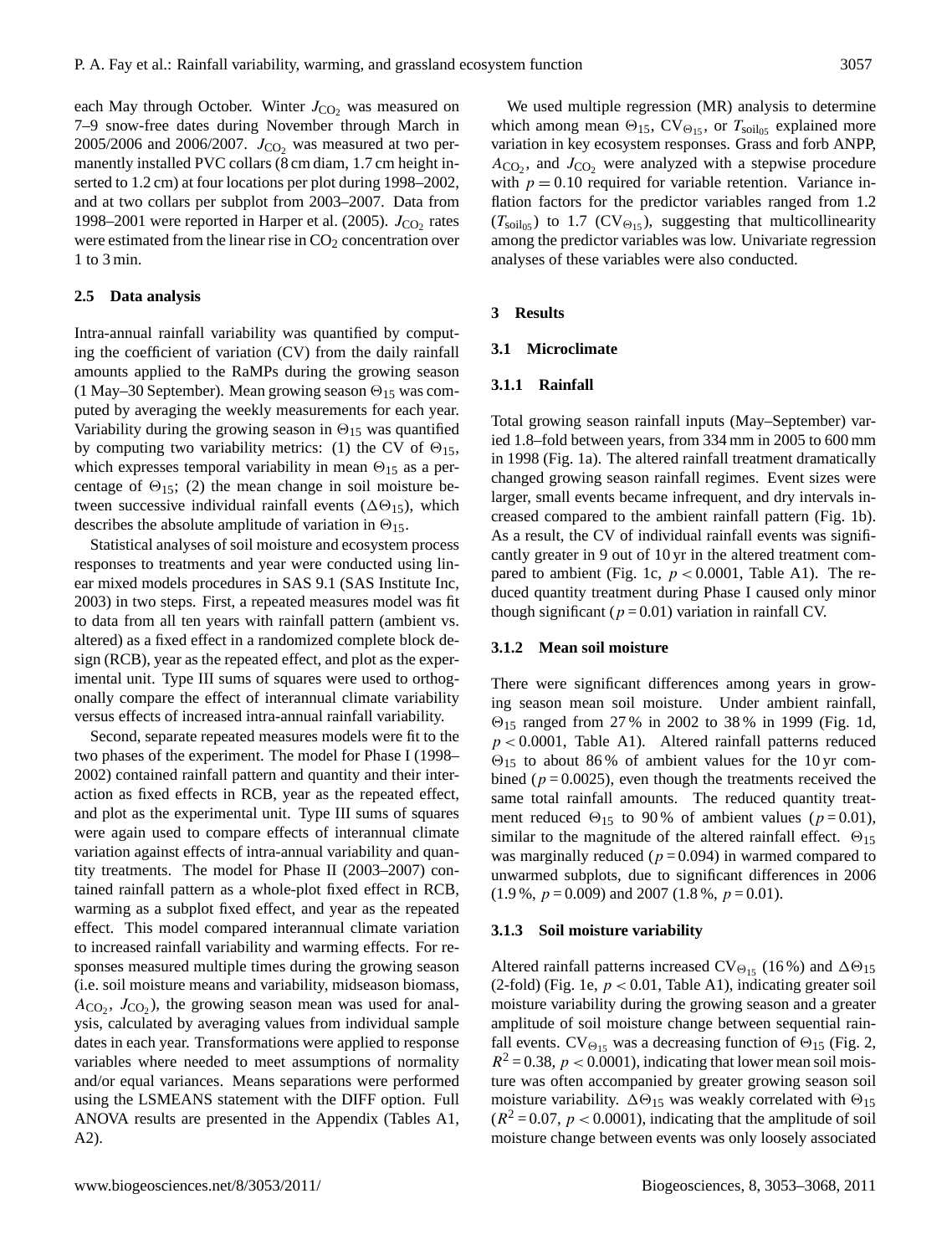

Mean change in  $\Theta_{15}$  between successive rainfall events ( $\Delta\Theta_{15}$ ).<br>Error hars danote one SE **Fig. 1.** Annual rainfall inputs and soil moisture means and variability in the RaMPs experiment during the rainfall pattern  $x$  quantity treatments (Phase I, 1998–2001) and the rainfall pattern  $x$  warming treatments (Phase II, 2003–2007). **(A)** Total growing season rainfall. **(B)** Probability density functions of individual rainfall event size (100 % treatments) and dry interval length. **(C)** Coefficient of variation (CV) of daily rainfall inputs during the growing season. **(D)** Mean volumetric soil water content for  $0-15$  cm  $(\Theta_{15})$ . **(E)** Error bars denote one SE.

with mean soil moisture, and likely more dependent on rain event size.  $\Delta\Theta_{15}$  and CV $_{\Theta_{15}}$  were unaffected by reduced rainfall quantity (0.06 <  $p$  < 0.19, Table A1) and  $\Delta\Theta_{15}$  was unaffected by warming ( $p = 0.23$ ).

### **3.1.4 Soil temperature**

 $T_{\text{soil}_{05}}$  differed significantly among years (Fig. 3a,  $p < 0.0001$ , Table A1), varying by 3 °C during 2004– 2007. However,  $T_{\text{solid}}$  varied considerably more among seasons than among years. Winter  $T_{\text{solid}}$  averaged 2–4 °C,



**Fig. 2.** Association between growing season mean volumetric soil water content for 0–15 cm  $(\Theta_{15})$  and its coefficient of variation  $(CV_{\Theta_{15}})$ . Each point represents a plot, and symbols denote dif $f = \frac{1}{2}$  ferent years.



**Fig. 3.** Soil temperature at 5 cm depth  $(T_{\text{solid}})$  by rainfall pattern and warming treatment during 2003–2007. **(A)** Mean annual soil temperature, error bars denote 1 SE. **(B–E)** Diurnal variation in  $T_{\text{solid}}$  for each season.

increasing to 15–17 °C during spring and fall, and 24–26 °C during summer (Fig. 3b–e).  $T_{\text{solid}}$  differed 2–3 °C between day and night, regardless of season.

The warming treatment caused a  $1 \,^{\circ}\text{C}$  overall increase in mean annual  $T_{\text{solid}}$  during 2004–2007 (Fig. 3a,  $p < 0.0001$ , Table A1), with the increase varying from  $0.7 \degree$ C in 2004 to  $1.5\,^{\circ}\text{C}$  in 2006 ( $p < 0.0001$ ). Warming caused larger increases in  $T_{\text{soil}_05}$  during fall, winter and spring (1.3–1.6 °C) compared to summer (0.7 °C, all  $p < 0.0001$ , Fig. 3b–e). Warming effects on  $T_{\text{solid}}$  were similar day and night.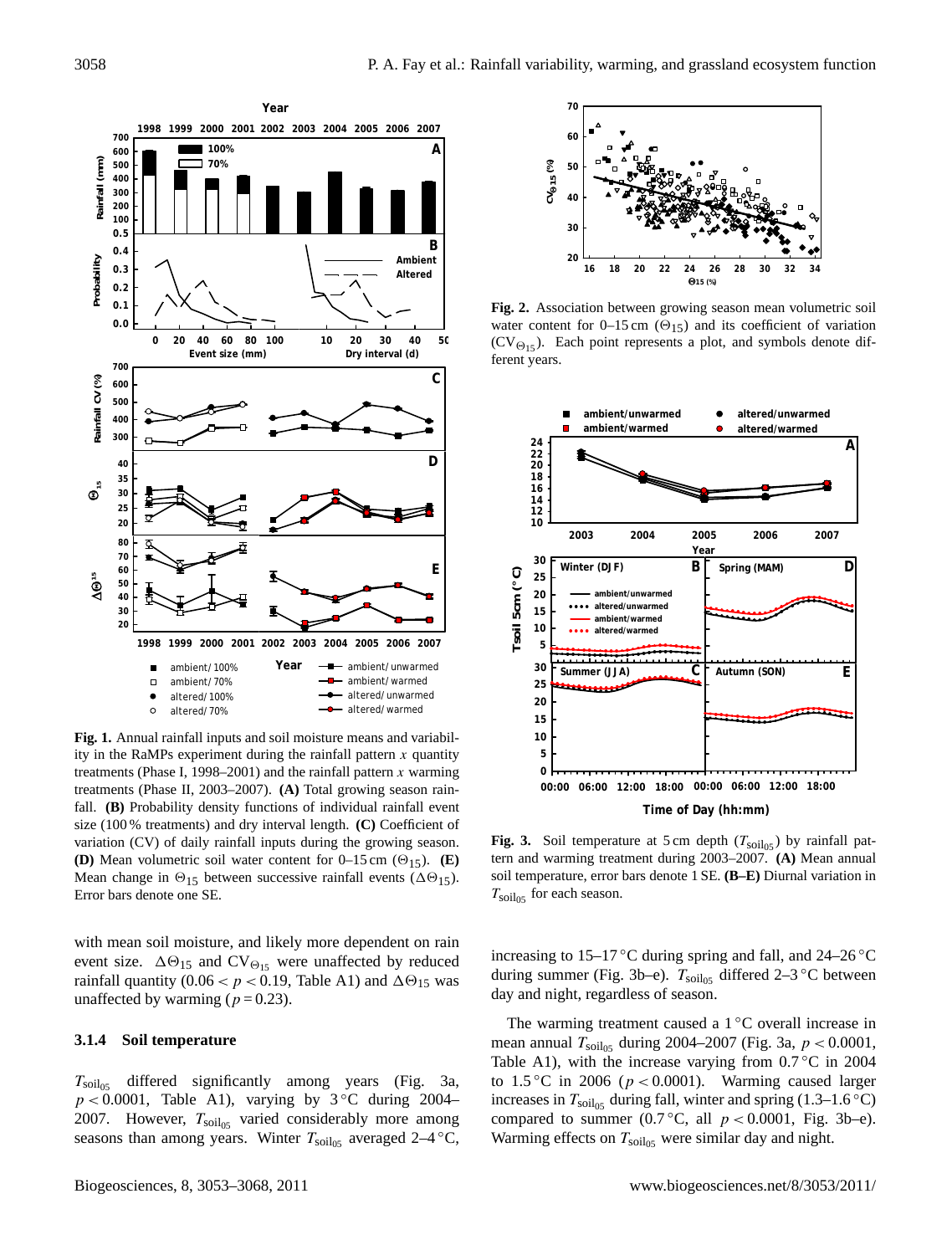## **3.2 Plant growth responses**

#### **3.2.1 Canopy greenness**

Warming was the largest factor affecting canopy green up during spring. During late April and May (weeks 15–20) when green up was most rapid, warming increased greenness by 13–96 % compared to unwarmed subplots (Fig. 4,  $p < 0.0001$ , Table A2). Differences among years in canopy greenness were highly significant ( $p < 0.0001$ ) but much smaller (3 %, data not shown) than the effect of warming. Altered rainfall patterns caused no significant effects on greenness during weeks 15–20 ( $p = 0.34$ ). However, as the season progressed (early June, weeks 20–22), the warming effect diminished and altered rainfall patterns reduced greenness  $~\sim$ 8% compared to ambient rainfall (p = 0.0079). Canopy senescence in the late summer/fall showed small but significant ( $p < 0.0001$ ) differences among years, but no significant warming or rainfall effects (Table A2).

#### **3.2.2 Midseason aboveground biomass**

There were large differences among years in canopy light levels at midseason  $(x_0)$ , height of interception of 50 % of the light), a direct measure of canopy structure and a proxy for aboveground biomass. Across all years,  $x_0$  varied almost 2fold (Fig. 5a,  $p < 0.0001$ , Table A2), while altered rainfall patterns reduced  $x_0$  17% ( $p = 0.016$ ), indicating less aboveground biomass at midseason. Altered rainfall reduced  $x_0$ in all years during Phase I ( $p = 0.04$ ), while during Phase II  $x_0$  was significantly reduced in 2004 and 2005 ( $p < 0.001$ ). Warming only affected  $x_0$  in 2007, increasing it by 15%  $(p = 0.0002)$ .

### **3.2.3 Aboveground net primary productivity**

For all years combined, total ANPP varied 2-fold among years (Fig. 5b,  $p < 0.0001$ , Table A2), while altered rainfall reduced total ANPP by an average of 10 % compared to ambient rainfall ( $p = 0.0098$ , Table A2). During Phase I, altered pattern and reduced quantity treatments both reduced total ANPP by 15 % compared to ambient  $(0.004 < p < 0.03$ , Table A2). However, total ANPP was not affected by altered rainfall patterns during Phase II ( $p \ge 0.12$ ). Warming caused a ∼5 % reduction in Phase II ANPP ( $p < 0.039$ ).

Grass ANPP accounted for 80 % of total ANPP and varied to a similar degree among years ( $p < 0.0001$ , Fig. 5c). Grass ANPP was not affected by altered rainfall patterns, but increased in 2007 in response to warming ( $p = 0.017$ , Table A2). Forb ANPP showed little variation among years except for an increase in 2007 (Fig. 5d,  $p < 0.0001$ , Table A2). Warming had the strongest effects on forb ANPP, reducing it 23 % compared to unwarmed subplots ( $p = 0.04$ ), with no significant difference in warming effects among years  $(p=0.91)$ . There were no significant effects of rainfall treatments on forb ANPP ( $p > 0.40$ ).



**Fig. 4.** Cover of green vegetation (%) during spring and fall, by rainfall pattern and warming treatment during 2005–2007. Error bars denote 1 SE.

#### **3.2.4 Flowering**

Flowering culm production in *A. gerardii* and *S. nutans* was low in most years but was abundant in 1999 and 2004 (Fig. 5e–f, p < 0.0001, Table A2). *A. gerardii* flowering did not differ between rainfall or warming treatments  $(0.16 < p < 0.70$ , Table A2). In contrast, altered rainfall patterns reduced *S. nutans* flowering by 50 % for all years combined ( $p = 0.0036$ ), as well as in both Phase I and II  $(0.006 < p < 0.04$ , Table A2). Warming treatments had no effects on flowering culm production for *S. nutans*.

#### **3.3 Plant and soil CO<sup>2</sup> flux responses**

#### **3.3.1 Leaf carbon assimilation**

There were large differences among years in  $A_{\text{CO}_2}$  for the codominant grasses  $A$ . *gerardii* and  $S$ . *nutans*. Mean  $A_{CO_2}$  in *A. gerardii* varied 3-fold among years (Fig. 6a, p < 0.0001, Table A1), and was reduced 8 % by altered rainfall patterns for all years combined ( $p = 0.03$ ) because of significant effects in 1998, 2000, and 2002. During Phase I, *A. gerardii*  $A_{CO}$ , was unaffected by the reduced quantity treatment (data not shown,  $p > 0.46$ , Table A1). For *S. nutans*,  $A_{CO_2}$  varied 80 % among years (Fig. 6b,  $p < 0.0001$ ), and was reduced by altered rainfall patterns in 2002 ( $p = 0.007$ ). Warming had no effect on  $A_{CO_2}$  for either grass. In contrast, *S. canadensis* showed little interannual variation in  $A_{CO_2}$  and no response to altered rainfall patterns. However, the reduced quantity treatment decreased *S. canadensis*  $A_{CO_2}$  by 10% compared to ambient quantity ( $p < 0.05$ , Table A1), mainly because of a large decrease in 2000 (Fig. 6b). For all three species,  $\Theta_{15}$ was reduced by 8 to 38 % (0.07  $> p$  > 0.0001) in years when alterations in rainfall timing and/or quantity caused significant reductions in  $A_{CO_2}$ .

# **3.3.2 Soil CO<sup>2</sup>** *fluxes*

Mean growing season  $J_{CO_2}$  varied by 46% among years,  $(p < 0.0001$ , Fig. 7a, Table A1). Altered rainfall patterns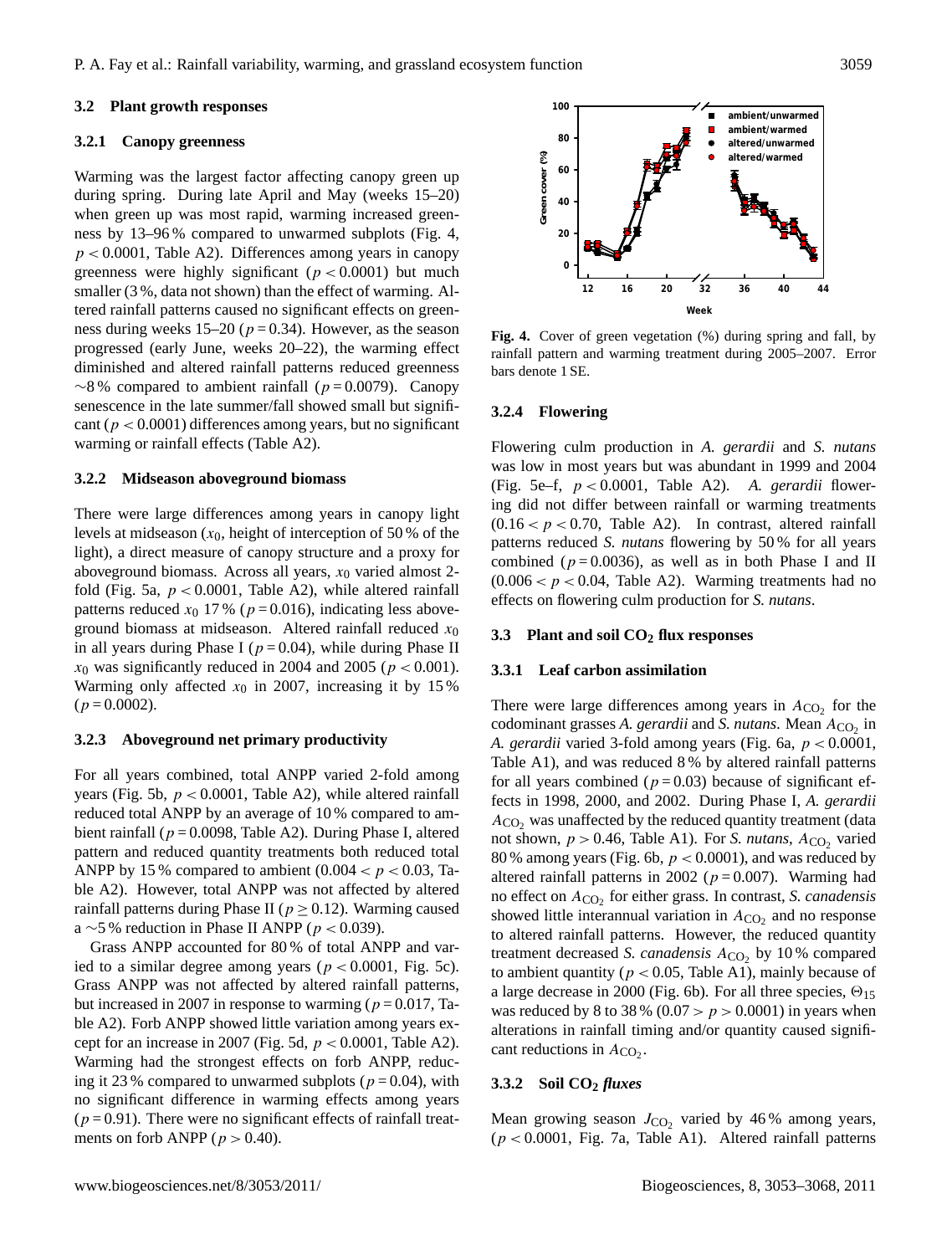

**Fig. 5.** Plant growth by year in the rainfall pattern and warming treatments, error bars denote 1 SE. Symbols as in Fig. 1. **(A)** Canopy light interception  $(x_0)$ , the height in the canopy receiving 50 % of incoming light, a proxy for aboveground biomass. **(B)** Total, **(C)** grass and **(D)** forb ANPP. Flowering culm production in the dominant C4 grasses **(E)** *Andropogon gerardii* and **(F)** *Sorghastrum nutans*.



**Fig. 6.** Leaf photosynthesis  $(A_{CO_2})$  by rainfall treatment for  $(A)$ *Andropogon gerardii*  $(C_4)$  and **(B)** *Sorghastrum nutans*  $(C_4)$ , and *Solidago canadensis* ( $C_3$ ). Insets: mean 0–15 cm volumetric soil water content ( $\Theta_{15}$ ) for years when altered rainfall caused significant reductions in  $A_{CO_2}$ . Error bars denote 1 SE of the mean.

compared to ambient rainfall (Fig. 7c,  $p = 0.08$ ), and warmreduced  $J_{\text{CO}_2}$  by 8% ( $p = 0.0005$ ), with similar reductions each year ( $p = 0.18$ ). During Phase I, altered rainfall reduced  $J_{\text{CO}_2}$  by 13 % (Fig. 7b,  $p < 0.0001$ ), while the reduced quantity treatment caused a 7% decrease ( $p = 0.032$ ). During Phase II, altered rainfall patterns marginally reduced  $J_{\text{CO}_2}$ 

ing reduced  $J_{\text{CO}_2}$  by 5% compared to ambient ( $p = 0.04$ ).  $J_{\text{CO}}$ , was much lower during winter than during the growing season, and increased 11% with warming ( $p = 0.003$ , Fig. 7d). Winter  $J_{CO_2}$  was unaffected by altered growing season rainfall patterns.

#### **3.3.3 Correlations with soil moisture and temperature**

Total and grass ANPP,  $J_{\text{CO}_2}$ , and  $A_{\text{CO}_2}$  for all three species increased with  $\Theta_{15}$  (0.14 <  $R^2$  < 0.52, 0.0001 < p < 0.003, Fig. 8a–c, Table 1), while forb ANPP was not correlated with  $\Theta_{15}$  ( $p = 0.48$ ). Grass ANPP and  $J_{CO_2}$  decreased with  $CV_{\Theta_{15}}$ ,  $(R^2 = 0.04 - 0.22, 0.0001 < p < 0.01$  Fig. 8d–e).  $A_{\text{CO}_2}$  was not correlated with  $\text{CV}_{\Theta_{15}}$  for any of the species, although the variability in  $A_{CO_2}$  decreased with  $CV_{\Theta_{15}}$ (Fig. 8f).  $A_{CO_2}$  in *A. gerardii* and *S. nutans* were increasing functions of  $T_{\text{solid}}$  ( $R^2 = 0.04 - 0.12$ ,  $0.007 < p < 0.04$ , data not shown).

 $\Theta_{15}$  was the first variable to enter multiple regression models for total ANPP, grass ANPP, and  $A_{CO_2}$ , accounting for 18–52% of the variation  $(0.0001 < p < 0.009$ , Table 1).  $CV_{\Theta_{15}}$  was the second variable to enter the MR model for grass and forb ANPP, and  $A$ . gerardii  $A_{CO_2}$ , explaining an additional 2–7 % of variation in these variables  $(0.0001 < p < 0.003)$ . CV $_{\Theta_{15}}$  did not enter models for  $A_{CO_2}$  of *S. canadensis* or *S. nutans*. Thus,  $\Theta_{15}$  consistently explained more of the variation in these ecosystem processes.  $J_{\text{CO}_2}$  followed a different pattern.  $\text{CV}_{\Theta_{15}}$ was first to enter the MR model ( $R^2 = 0.27$ ,  $p < 0.0001$ ) followed by  $\Theta_{15}$  ( $R^2 = 0.11$ ,  $p < 0.0001$ ).  $T_{\text{solid}}$  entered the MR models last or not at all, accounting for only 1–6 % of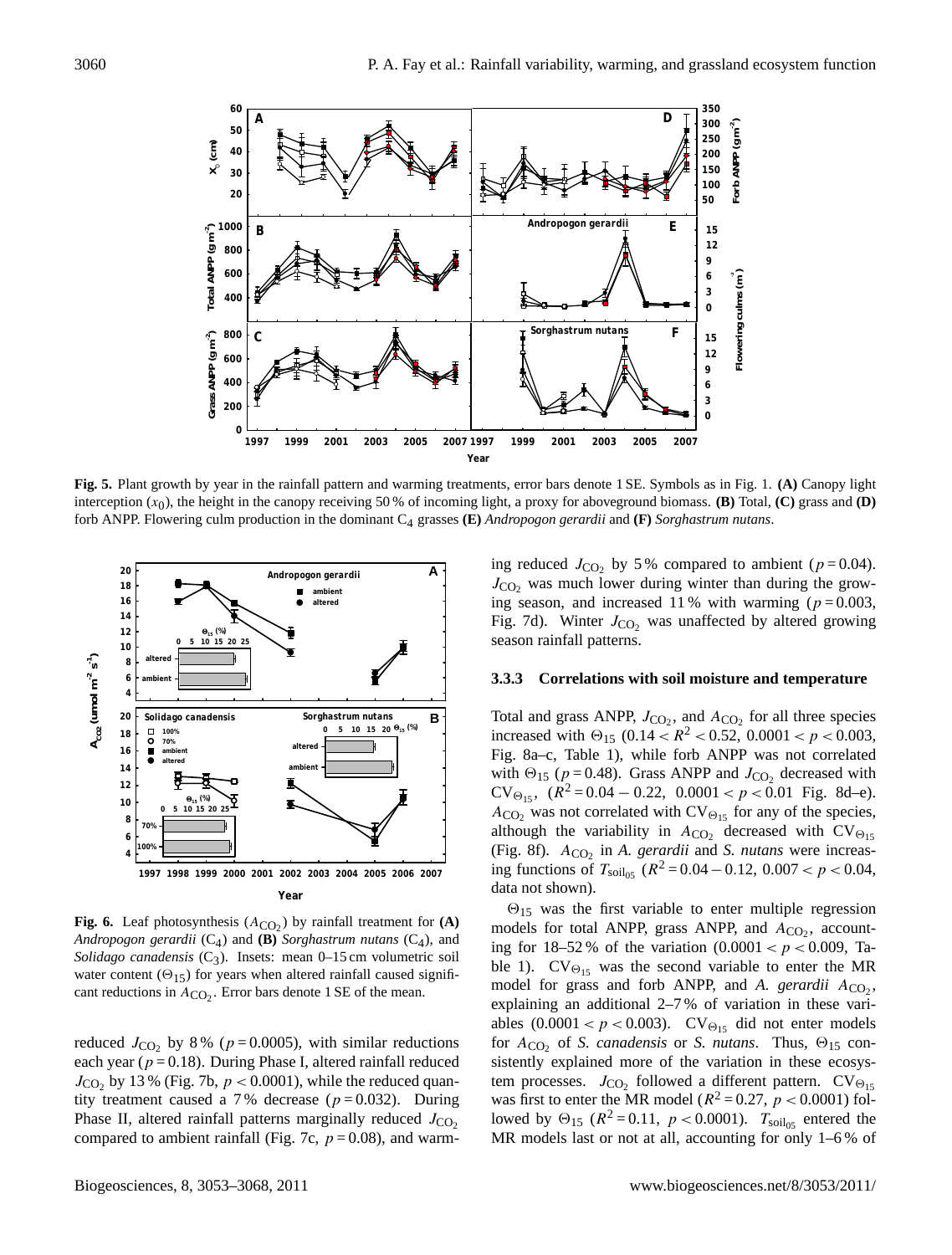**Table 1.** Regression parameters and statistics for mean soil moisture at 15 cm depth  $(\Theta_{15})$ , intra-annual season soil moisture variability at 15 cm depth ( $CV_{\Theta_{15}}$ ), and soil temperature at 5 cm depth ( $T_{\text{solid}}$ ) from univariate and multivariate regression models for ANPP, leaf photosynthesis, and soil  $CO<sub>2</sub>$  efflux.

|                           |                     |                           | <b>Univariate Regression</b>                        |         |                          |          |                           | <b>Multiple Regression</b> |                          |                          |          |  |  |
|---------------------------|---------------------|---------------------------|-----------------------------------------------------|---------|--------------------------|----------|---------------------------|----------------------------|--------------------------|--------------------------|----------|--|--|
|                           |                     |                           | $R^2$<br><b>Intercept Slope</b><br>$\boldsymbol{p}$ |         |                          |          | Partial $\mathbb{R}^2$    | Model $R^2$                | $\boldsymbol{F}$         | $\boldsymbol{p}$         |          |  |  |
|                           | Total               | $\Theta_{15}$             | 279.0                                               | 1480.0  | 0.16                     | < 0.0001 | $\Theta_{15}$             | 0.19                       | 0.19                     | 44.9                     | < 0.0001 |  |  |
|                           |                     | $\text{CV}_{\Theta_{15}}$ | 890.0                                               | $-6.4$  | 0.10                     | < 0.0001 | $\text{CV}_{\Theta_{15}}$ |                            | $\overline{\phantom{0}}$ |                          |          |  |  |
|                           |                     | $T_{\rm soil05}$          | $\overline{\phantom{0}}$                            |         | $\qquad \qquad -$        | < 0.11   | $T_{\rm soil_{05}}$       | 0.02                       | 0.21                     | $\overline{\phantom{0}}$ | 0.0192   |  |  |
|                           |                     | $\Theta_{15}$             | 118.0                                               | 1621.0  | 0.18                     | < 0.0001 | $\Theta_{15}$             | 0.18                       | 0.18                     | 41.6                     | < 0.0001 |  |  |
| <b>ANPP</b>               | Grass               | $\text{CV}_{\Theta_{15}}$ | 831.0                                               | $-8.1$  | 0.15                     | < 0.0001 | $\text{CV}_{\Theta_{15}}$ |                            |                          |                          |          |  |  |
|                           |                     | $T_{\rm{soil}_{05}}$      |                                                     |         | $\overline{\phantom{0}}$ | 0.15     | $T_{\rm soil_{05}}$       | 0.105                      | 0.20                     | 3.6                      | 0.0576   |  |  |
|                           |                     | $\Theta_{15}$             |                                                     |         |                          | 0.32     | $\Theta_{15}$             | $\overline{\phantom{0}}$   | $\overline{\phantom{0}}$ | $\overline{\phantom{0}}$ |          |  |  |
|                           | Forb                | $\text{CV}_{\Theta_{15}}$ | 59.5                                                | 1.7     | 0.01                     | 0.02     | $\text{CV}_{\Theta_{15}}$ | 0.02                       | 0.02                     | 4.4                      | 0.0125   |  |  |
|                           |                     | $T_{\rm soil05}$          |                                                     |         |                          | 0.80     | $T_{\rm soil05}$          | 0.02                       | 0.04                     | 3.2                      | 0.0049   |  |  |
|                           | A. gerardii         | $\Theta_{15}$             | 0.011                                               | 57.9    | 0.52                     | < 0.0001 | $\Theta_{15}$             | 0.52                       | 0.52                     | 103.8                    | < 0.0001 |  |  |
|                           |                     | $\text{CV}_{\Theta_{15}}$ |                                                     |         |                          | 0.11     | $\text{CV}_{\Theta_{15}}$ | 0.08                       | 0.61                     | 20.4                     | < 0.0001 |  |  |
|                           |                     | $T_{\rm soil05}$          | 28.75                                               | 0.66    | 0.04                     | 0.04     | $T_{\rm soil05}$          | 0.02                       | 0.63                     | 5.8                      | 0.018    |  |  |
|                           | S. nutans           | $\Theta_{15}$             | 3.05                                                | 36.74   | 0.19                     | 0.005    | $\Theta_{15}$             | 0.19                       | 0.19                     | 13.6                     | 0.003    |  |  |
| Leaf<br>photosynthesis    |                     | $\text{CV}_{\Theta_{15}}$ |                                                     |         |                          | 0.38     | $\text{CV}_{\Theta_{15}}$ |                            |                          |                          |          |  |  |
|                           |                     | $T_{\rm soil05}$          | $-14.48$                                            | 0.95    | 0.12                     | 0.007    | $T_{\rm soil05}$          | 0.08                       | 0.27                     | 6.1                      | 0.019    |  |  |
|                           | Grasses<br>combined | $\Theta_{15}$             | 0.40                                                | 54.34   | 0.44                     | < 0.0001 | $\Theta_{15}$             | 0.44                       | 0.44                     | 122.9                    | < 0.0001 |  |  |
|                           |                     | $\text{CV}_{\Theta_{15}}$ | 7.19                                                | 0.10    | 0.02                     | 0.03     | $\text{CV}_{\Theta_{15}}$ | 0.08                       | 0.52                     | 26.8                     | < 0.0001 |  |  |
|                           |                     | $T_{\rm soil05}$          | $\overline{\phantom{0}}$                            |         |                          | 0.46     | $T_{\rm soil05}$          | 0.01                       | 0.54                     | 3.5                      | < 0.0001 |  |  |
|                           | S. canadensis       | $\Theta_{15}$             | 7.04                                                | 19.8    | 0.19                     | 0.004    | $\Theta_{15}$             | 0.22                       | 0.22                     | 9.4                      | 0.009    |  |  |
|                           |                     | $\text{CV}_{\Theta_{15}}$ |                                                     |         |                          | 0.14     | $\text{CV}_{\Theta_{15}}$ | 0.10                       | 0.32                     | 5.0                      | 0.0322   |  |  |
|                           |                     | $T_{\rm soil05}$          |                                                     |         |                          | 0.22     | $T_{\rm soil_{05}}$       |                            | $\overline{\phantom{0}}$ |                          |          |  |  |
|                           |                     | $\Theta_{15}$             | 5.19                                                | 12.04   | 0.18                     | < 0.0001 | $\text{CV}_{\Theta_{15}}$ | 0.27                       | 0.27                     | 60.3                     | < 0.0001 |  |  |
| Soil CO <sub>2</sub> flux |                     | $\text{CV}_{\Theta_{15}}$ | 11.65                                               | $-0.09$ | 0.28                     | < 0.0001 | $T_{\rm soil05}$          | 0.06                       | 0.33                     | 15.5                     | 0.0001   |  |  |
|                           |                     | $T_{\rm soil_{05}}$       |                                                     |         |                          | 0.90     | $\Theta_{15}$             | 0.11                       | 0.44                     | 31.2                     | < 0.0001 |  |  |

variation in total ANPP, forb ANPP,  $J_{CO_2}$ , and *S. nutans*  $A_{\text{CO}_2}$  (0.0001 <  $p$  < 0.02), and not entering models for grass ANPP or  $A_{CO_2}$  of *A. gerardii* or *S. canadensis*.

# **4 Discussion**

Results from ten years of experimental rainfall manipulation and five years of warming treatments encompassing a wide range of natural climatic variability show that interannual climate variation, increased intra-annual (growing season) rainfall variability, and warming all affected key ecosystem processes. There was more interannual variation in ecosystem function than there was from intra-annual rainfall variability and warming. However the relatively smaller effects of intra-annual rainfall variability and warming still caused significant effects on some processes.

# **4.1 Interannual variability caused greater effects than increased intra-annual rainfall variability on most ecosystem processes**

Our analyses demonstrated that large (nearly 2-fold) interannual variation in total (May–September) rainfall resulted in ∼40 % interannual variation in growing season mean soil moisture  $(\Theta_{15})$ . The magnitude of interannual rainfall variability was greater than that of interannual mean soil moisture variability because of the limited capacity for soil to store rainfall (Brady and Weil, 2002; Rodriguez-Iturbe and Porporato, 2004). Nonetheless, variation in  $\Theta_{15}$  was associated with 50 to 300 % variation in rates of key ecosystem processes. High interannual variation in total ANPP resulted from high variation in grass ANPP (Fig. 5a, b), which is consistent with previous studies (Briggs and Knapp, 1995; Knapp et al., 2001). In contrast, forb ANPP was relatively constant among years (Fig. 5d), as reported in previous studies (Knapp et al., 2001). Interannual variation in flowering of the codominant grasses was also high, but qualitatively different from that of total ANPP. Flowering was high only during the two years with the highest  $\Theta_{15}$  (1999 and 2004), and was consistently low in other years, suggesting there is a threshold total rainfall requirement for flowering in these grasses. Craine et al. (2010) also found a threshold requirement for grass flowering in this grassland. A rainfall regime with more frequent drought years could result in fewer flowering events, potentially lowering future inputs to the seed bank from these grasses.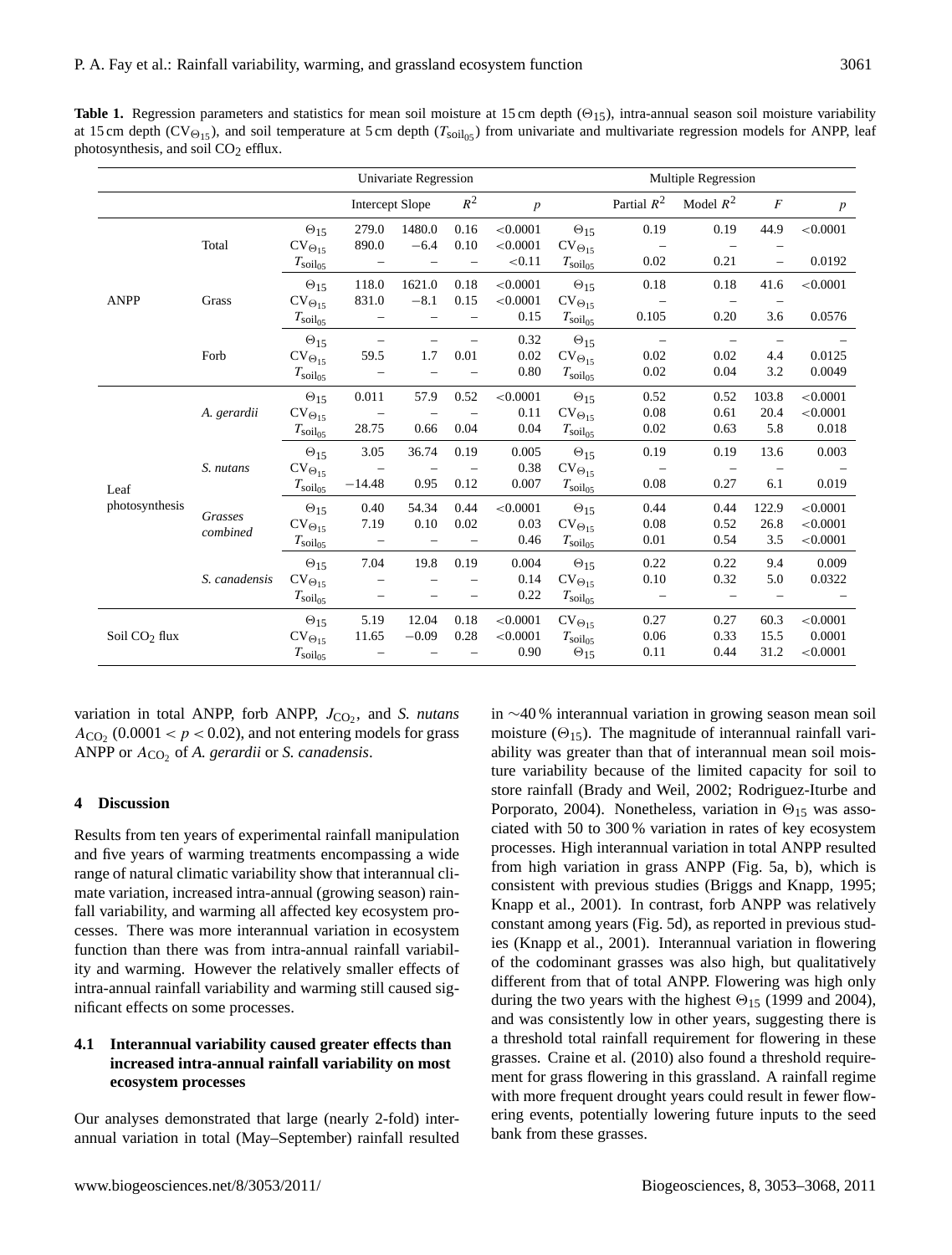

**Fig. 7.** Soil  $CO_2$  efflux  $(J_{CO_2})$  by rainfall and warming treatments. **(A)** Mean growing season  $J_{CO_2}$  by year, symbols as in Fig. 1. Growing season mean  $J_{CO_2}$  during **(B)** Phase I and **(C)** Phase II. **(D)** Winter  $J_{CO_2}$  by rainfall pattern and warming during 2006–2007. Note that scaling for **(D)** differs from that for **(B–C)**. Error bars denote 1 SE of the mean.

parable magnitude to that of total ANPP. We expected inter-Interannual variability in  $A_{CO_2}$  of the grasses was of comannual variability to have a smaller effect on  $A_{\text{CO}_2}$  relative to that of intra-annual rainfall variability, because  $A_{CO_2}$  in these grasses decreases strongly with soil moisture depletion, and recovery is often slow when soil moisture is restored, especially after extended drought (Knapp, 1985; Heckathorn et al., 1997). Leaf level photosynthesis has been associated with long-term plant success in this grassland (McAllister et al., 1998), and the ability to track soil moisture variability is crucial to the success of the grasses (Swemmer et al., 2006; Nippert et al., 2006a). The finding that  $A_{CO_2}$  was strongly correlated with  $\Theta_{15}$  (Table 1) suggests that on average,  $A_{CO_2}$ was strongly coupled to interannual climate variation and associated interannual differences in soil water supply.

High responsiveness in grass  $A_{\rm CO_2}$  to interannual variation was consistent with grass growth responses. For example, grass ANPP and  $A_{CO_2}$  was more highly correlated with  $\Theta_{15}$ than was forb ANPP and  $A_{CO_2}$  (Table 1).  $C_4$  grasses such as *A. gerardii* and *S. nutans* typically have higher photosynthetic rates and experience greater variation in plant water status than forbs (Knapp, 1984; Turner et al., 1995; McAllister et al., 1998; Nippert et al., 2006a). Stable isotope studies of soil water use by  $C_4$  grasses at the Konza site shows that they rely on surface soil water regardless of landscape location, soil water availability, or time of year, while forbs increase their dependence on deeper soil moisture as surface soils dry (Nippert and Knapp, 2007a, b). Such differential access to soil moisture among species and functional groups



**Fig. 8.** Correlations of grass and forb aboveground net primary productivity (ANPP), growing season means of leaf photosynthesis  $(A_{CO_2})$  and soil CO<sub>2</sub> flux  $(J_{CO_2})$  with 0–15 cm volumetric soil water content ( $\Theta_{15}$ ) and the coefficient of variation of  $\Theta_{15}$  (CV $_{\Theta_{15}}$ ). Regression statistics are shown in Table 1.

could provide a mechanism for increased temporal variability in community structure under more variable rainfall regimes.

# rates of ecosystem processes, other things being **4.2 Increased intra-annual rainfall variability reduced equal**

The altered rainfall timing treatment markedly changed the probability distributions of rainfall inputs (Fig. 1b), increasing the variability in rainfall by creating longer dry periods and larger rainfall events. This translated directly to increased soil moisture variability and reduced mean  $\Theta_{15}$  in some or all years, caused by the prolonged periods of low soil moisture during the longer dry periods. This confirms and extends our previous findings of the effects of increased rainfall variability on soil moisture dynamics in this grassland (Knapp et al., 2002; Fay et al., 2003a, 2008). Since total rainfall inputs were unchanged, increased rainfall variability reduced the effective storage of rainfall in the upper part of the soil profile.

We found that soil moisture variability was a decreasing function of mean soil moisture (Fig. 2). In contrast, we previously reported that soil moisture variability was independent of mean soil moisture in our experiment (Knapp et al., 2002; Fay et al., 2003a). However, the current finding is based on a longer data set, emphasizing the need for long-term manipulations that capture enough natural rainfall variability to correctly show the relationship of interannual variation in soil moisture (Davidowitz, 2002).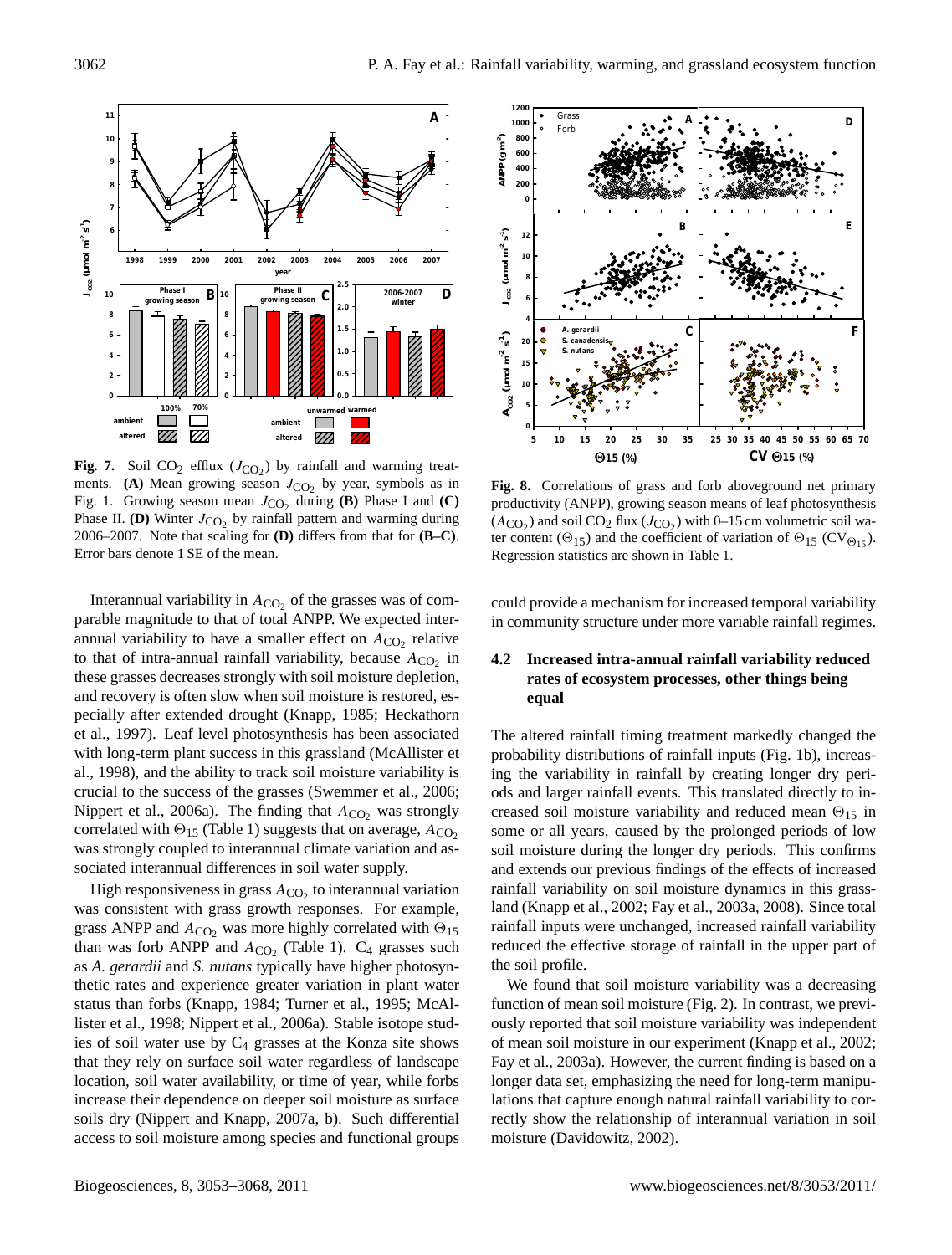Increased intra-annual rainfall variability significantly affected most ecosystem processes when compared to an equal amount of rainfall at ambient variability. However, the effects of interannual variation for soil moisture and most ecosystem processes were considerably larger than the effect of increased intra-annual variability (Fig. 9a inset) and most ecosystem processes. Increased rainfall variability reduced plant growth and leaf and soil CO<sub>2</sub> fluxes only 8-17% despite the large increase in the amplitude of soil moisture variability ( $\Delta\Theta_{15}$ ). This confirms and extends our earlier findings (Knapp et al., 2002). The reduction in rates of ecosystem processes with altered rainfall timing suggest that increased rainfall variability increased water limitation in this grassland. The result of increased water limitation may be a grassland that is more sensitive to interannual climate variation (Huxman et al., 2004).

The magnitude of interannual variation in  $J_{\text{CO}_2}$  (~46%) was less than interannual variation in leaf carbon assimilation or total ANPP. A similar magnitude of interannual variation in  $J_{\text{CO}}$ , was reported in a semiarid grassland by Liu et al. (2009) and in an annual grassland by Chou et al. (2009). However, in the multiple regression analysis,  $CV_{\Theta_{15}}$  explained more variation in  $J_{CO_2}$  than did  $\Theta_{15}$ , suggesting that  $J_{CO_2}$  was actually more strongly associated with intra-annual rainfall variability. This result could be explained if soil moisture variability disproportionately affected belowground processes such as allocation of current photosynthate to roots, root biomass, litter decomposition, or microbial biomass or substrate availability (Luo and Zhou, 2006), resulting in greater reductions in overall belowground metabolic activity compared to those from mean soil moisture.

# **4.3 Warming effects occur at different times of year than intra-annual rainfall effects**

The warming treatment raised soil temperature, especially during spring, fall, and winter. The most apparent effects of warming were found in canopy greenness, soil respiration, and forb ANPP. The marked increase in spring canopy greenness indicates that warming advanced ecosystem phenology. This result is consistent with findings from larger spatial scales (Badeck et al., 2004). Warming effects on canopy greenness diminished and were replaced by altered rainfall effects from late spring through the remainder of the growing season. This result suggests a transition from temperature control of early spring canopy greenness to control by rainfall variability. The lack of late season response to warming contrasts with some studies, where warming led to earlier senescence in annual grassland (Zavaleta et al., 2003) and increased fall green aboveground biomass (Wan et al., 2005). In this system, the lack of late warming response could be explained by several mechanisms, such as acclimation to warming over the growing season, possibly combined with inadequate late season soil moisture (Gielen et al., 2005).

The warming treatment reduced mean growing season  $J_{\text{CO}_2}$  by about 5 %. Liu et al. (2009) also found reduced  $J_{\text{CO}_2}$ with experimental warming in semiarid grassland, while warming increased annual  $J_{\text{CO}_2}$  in Oklahoma tallgrass prairie (Zhou et al., 2006). An increase in soil respiration of about 20 % with warming was typical across grassland, forest, and desert ecosystems (Rustad et al., 2001).  $J_{\text{CO}_2}$  is an increasing function of soil temperature and a quadratic function of soil moisture in our experiment (Harper et al., 2005). Our finding of lower  $J_{\text{CO}_2}$  despite warmed soil may mean that lower soil moisture offset the stimulatory effect of warming. The quadratic response of  $J_{\text{CO}_2}$  to soil moisture may explain why warming may cause lower  $J<sub>CO</sub>$ , with reduced soil moisture in some cases (Liu et al., 2009) or higher  $J_{\text{CO}}$ , with reduced soil moisture in others (Zhou et al., 2006).

In contrast, warming caused a marked increase in  $J_{\text{CO}_2}$ during winter. This suggests that winter soil respiration was primarily limited by soil temperature. Similarly, Almagro et al. (2009) found that soil respiration increased with soil temperature during moist, cool conditions. The increase in winter  $CO<sub>2</sub>$  efflux, while small in absolute terms, would still affect total annual soil  $CO<sub>2</sub>$  efflux. As a result, annual responses in soil respiration to global changes cannot be inferred from short-term or growing season measurements, but the entire year must be accounted for.

Reduced forb ANPP was the most consistent effect of the warming treatment on plant growth. Specific mechanisms for this response cannot be deduced from the present dataset, but may include altered aboveground or belowground competitive interactions with grasses, based on, for example, differences in growth rates, allocation patterns or photosynthetic efficiencies. Because forbs contribute much of the plant diversity in these grasslands, warming may be a stronger driver of biodiversity change over time than increased rainfall variability. However, reduced forb ANPP only translated into reduced total ANPP in two out of five years. This overall lack of strong warming responses in ANPP indicated that following spring green up, rainfall variability was the main driver of biomass accumulation. Warming did not affect biomass production in annual grassland (Dukes et al., 2005), forb biomass in alpine meadow (de Valpine and Harte, 2001), or grass and forb biomass in semiarid Mongolian steppe (Xia et al., 2009). However warming reduced aboveground biomass in experimental grassland assemblages grown in a cool temperate climate, due to lower soil moisture (De Boeck et al., 2008). The weak effect of the warming treatment on total ANPP was consistent with the MR finding that  $T_{\text{solos}}$  explained little variation in these processes. Wan et al. (2005) and Klein et al. (2005) reported similar results in grasslands.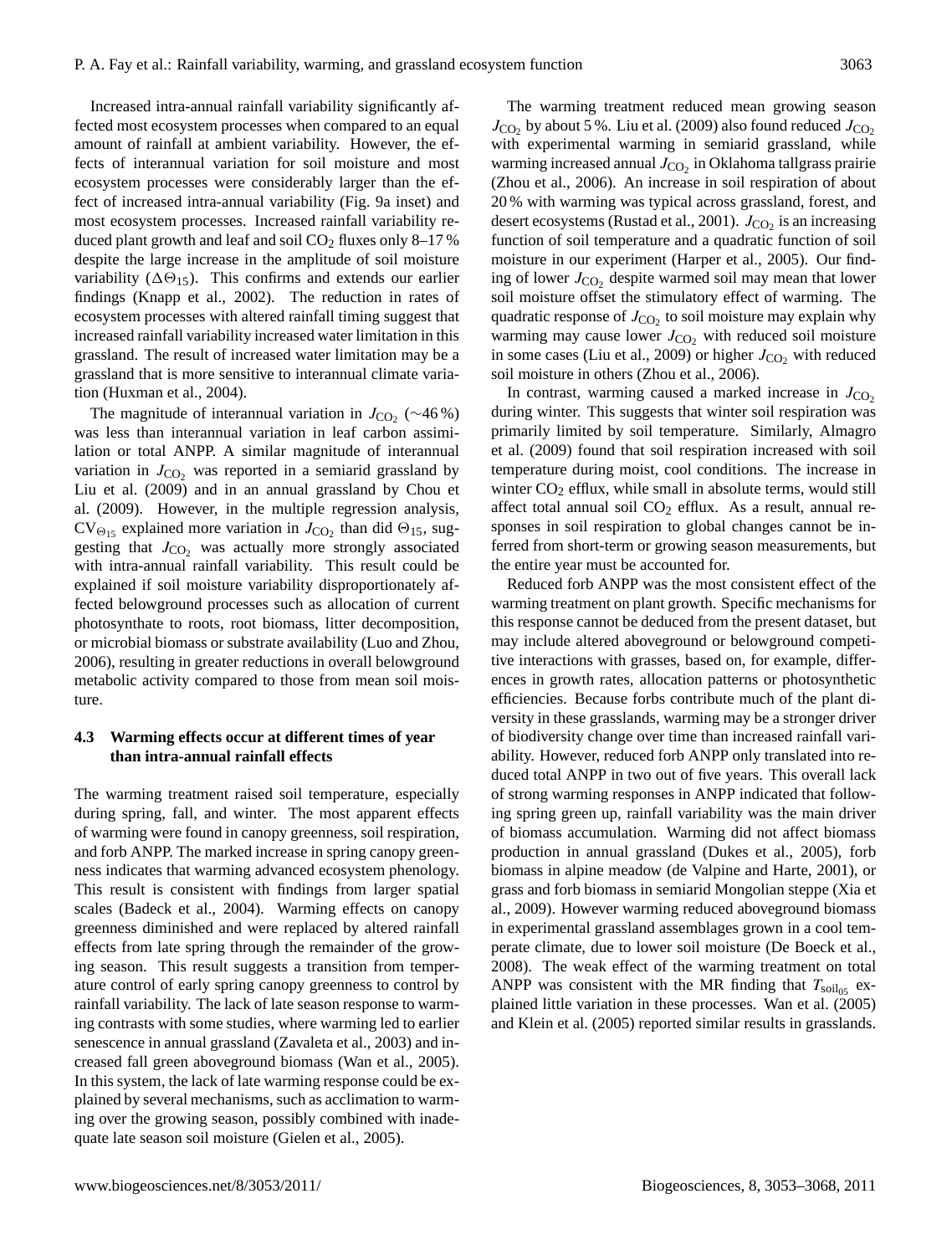

**Fig. 9.** Conceptual model of the coupled effects of **(A)** Annual rainfall amount and increased intra-annual rainfall variability, showing here the simplest case of a linear relationship of ecosystem function with rainfall amount for this ecosystem, and **(B)** increased intra-annual rainfall variability and warming on ecosystem processes. The inset shows the mean and range of the % change in four primary ecosystem processes (aboveground net primary productivity, midseason aboveground biomass,  $A_{CO_2}$  of A. *gerardii*, and  $J_{CO_2}$ ) to interannual and intra-annual (increased rainfall variability) effects.

# **4.4 A conceptual model of the coupling of rainfall variability and warming**

The findings from the first ten years of this experiment suggest that interannual climate variation, increased growing season rainfall variability, and warming can be hypothesized to exert effects on this grassland ecosystem in the following ways.

- 1. Interannual climate variation, mainly in growing season rainfall total, drives interannual variation in average soil moisture and rates of key ecosystem processes (Fig. 9a).
- 2. Increased intra-annual (growing season) rainfall variability reduces rates of most ecosystem processes compared to ambient rainfall patterns with the same total amount of rainfall. This reduction in ecosystem function (*sensu* Hui et al., 2003) is an indicator of lower ecosystem rainfall use efficiency resulting from greater temporal variability in growing season soil moisture.
- 3. Within a growing season (Fig. 9b), warming likely stimulates ecosystem processes during cooler parts of the growing season (e.g. spring canopy development, winter  $CO<sub>2</sub>$  efflux), but during the middle, warmer and water-limited portion of the growing season, increased rainfall variability and warming effects where they occur likely reduce rates of ecosystem processes. This sequential difference in the effects of warming and increased intra-annual rainfall variability changes the seasonal dynamics of ecosystem processes, compared to ambient temperature and variability.

This framework reveals several gaps in our understanding of the effects of rainfall and temperature variability on this grassland, indicating important areas for further research.

1. For the ranges of rainfall amounts and ecosystem responses in this study, we suggest a linear relationship

between rainfall amount and average rates of ecosystem processes (Fig. 9a). However over a larger range of rainfall, asymptotic or threshold responses could occur.

- 2. In the simplest, linear case, increased intra-annual rainfall variability will decrease ecosystem processes equally at all rainfall amounts (Fig. 9a). However if ecosystem responses to rainfall amount prove to be nonlinear, we would expect greater effects of increased rainfall variability at intermediate rainfall amounts. Variability effects will decrease at high rainfall amounts because of less frequent soil moisture deficit, and at low rainfall amounts because of lower overall soil moisture.
- 3. The interactive effects of rainfall amount and intraannual variability (Fig. 9a), and the transitions between effects of rainfall variability and warming (Fig. 9b) will likely differ among processes.

# **5 Conclusions**

For several major ecosystem processes in this grassland interannual variability was the strongest driver, followed by intra-annual rainfall variability and warming. The nature of the relationship between intra-annual rainfall variability and warming has important implications for understanding the effects of climate change on this grassland, and its ability to sustainably provide food and fiber while supporting biological diversity and other ecosystem goods and services. Future research should seek explanation for how the interactive effects of these drivers may change in wetter or drier ecosystems (Knapp et al., 2008; Heisler-White et al., 2009), and examine daily to weekly variability, which strongly affects soil moisture and  $CO<sub>2</sub>$  fluxes (Fay et al., 2003b; Ogle and Reynolds, 2004; Harper et al., 2005).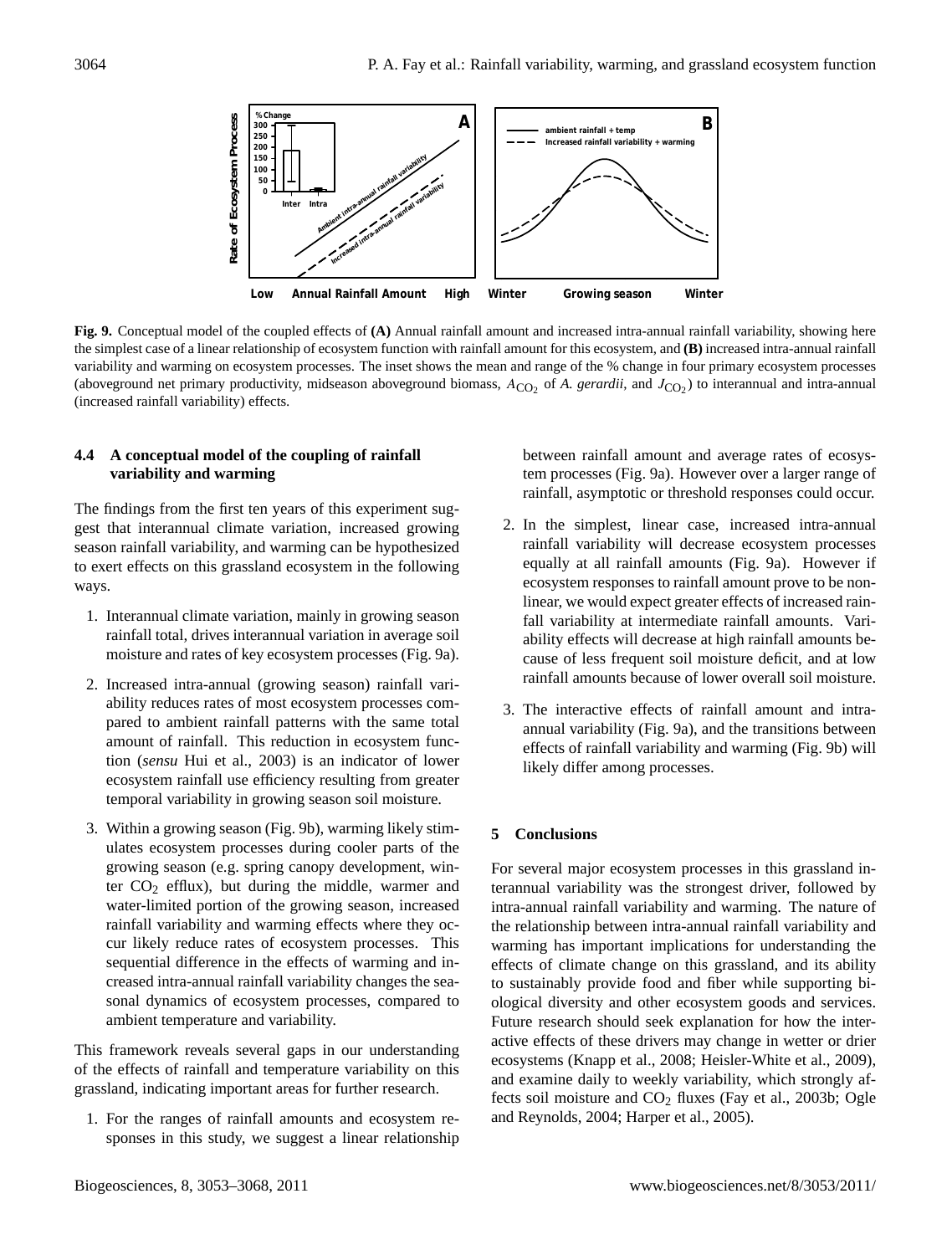## **Appendix A**

Table A1. Analysis of variance F statistics for rainfall and soil moisture variation responses to pattern, quantity, and warming treatments in RaMPs.

|                           | Rainfall CV              | $\Theta_{15}$      | $\Delta\Theta_{15}$ | $CV_{\Theta_{15}}$ | $T_{\rm soil05}$         | Soil $CO2$ flux   | Leaf photosynthesis |                          |                   |
|---------------------------|--------------------------|--------------------|---------------------|--------------------|--------------------------|-------------------|---------------------|--------------------------|-------------------|
|                           |                          |                    |                     |                    |                          |                   | A. gerardii         | S. canadensis            | S. nutans         |
| 1998-2007                 |                          |                    |                     |                    |                          |                   |                     |                          |                   |
| Pattern                   | 2907.8 <sup>c</sup>      | $15.5^{b}$         | $819.0^{\circ}$     | 9.1 <sup>a</sup>   | 11.1 <sup>a</sup>        | $25.2^{\circ}$    | 4.1 <sup>a</sup>    | $\overline{\phantom{0}}$ | 0.1               |
| Year                      | 87.0 <sup>c</sup>        | 44.9 <sup>c</sup>  | $127.2^{\rm c}$     | $69.3^{\circ}$     | $352.2^{\circ}$          | 21.8 <sup>c</sup> | 95.0 <sup>c</sup>   | $\overline{\phantom{0}}$ | $31.4^{\circ}$    |
| Year * Pattern            | 52.0 <sup>c</sup>        | 11.2 <sup>c</sup>  | 26.3 <sup>c</sup>   | 7.6 <sup>c</sup>   | 1.2                      | 1.4               | 4.2 <sup>b</sup>    | $\overline{\phantom{0}}$ | 5.9 <sup>b</sup>  |
| 1998-2001                 |                          |                    |                     |                    |                          |                   |                     |                          |                   |
| Pattern                   | $26809.0^{\circ}$        | 60.0 <sup>c</sup>  | $95.5^{\circ}$      | $40.5^{\circ}$     |                          | $30.4^\circ$      | $7.4^{a}$           | 0.8                      |                   |
| Quantity                  | 8.2 <sup>a</sup>         | 14.2 <sup>a</sup>  | 0.1                 | 5.2                |                          | 5.0 <sup>a</sup>  | 0.0                 | 8.2 <sup>a</sup>         |                   |
| Pattern * Quantity        | $24.6^{\circ}$           | 1.9 <sup>c</sup>   | 1.2                 | 1.8                |                          | 0.1               | 0.9                 | 2.0                      |                   |
| Year                      | $234.5^{\circ}$          | $65.4^{\circ}$     | 8.3 <sup>b</sup>    | $11.2^{\circ}$     |                          | 31.6 <sup>c</sup> | $32.5^{\circ}$      | 3.3                      |                   |
| Year * Pattern            | 88.7 <sup>c</sup>        | 8.7 <sup>b</sup>   | 1.6                 | 7.5 <sup>b</sup>   |                          | 0.2               | 8.1 <sup>b</sup>    | 1.0                      |                   |
| Year * Quantity           | $126.8^{\circ}$          | 2.6                | 1.4                 | 1.6                | $\overline{\phantom{0}}$ | 1.0               | 0.8                 | 1.4                      |                   |
| Year * Pattern * Quantity | 83.8 <sup>c</sup>        | 2.1                | 2.0                 | 1.1                | $\overline{\phantom{0}}$ | 0.8               | 2.4                 | 1.1                      |                   |
| 2003-2007                 |                          |                    |                     |                    |                          |                   |                     |                          |                   |
| Pattern                   | $1542.0^{\circ}$         | $13.0^{b}$         | 787.4 <sup>c</sup>  | 20.1 <sup>b</sup>  | 8.0 <sup>a</sup>         | 3.8               | 0.7                 | $\overline{\phantom{0}}$ | 1.0               |
| Warming                   |                          | 2.9                | 0.3                 | 0.0                | $219.8^{\circ}$          | 4.4 <sup>a</sup>  | 3.3                 |                          | 1.6               |
| Pattern * Warming         |                          | 0.3                | 0.2                 | 1.1                | 0.0                      | 0.4               | 0.1                 | $\overline{\phantom{0}}$ | 0.3               |
| Year                      | $52.4^{\circ}$           | 115.0 <sup>c</sup> | $53.1^\circ$        | 98.9 <sup>c</sup>  | $731.5^{\circ}$          | $62.6^{\circ}$    | 45.0 <sup>c</sup>   | $\qquad \qquad -$        | 50.9 <sup>c</sup> |
| Year * Pattern            | 97.9 <sup>c</sup>        | $24.6^{\circ}$     | $39.5^{\circ}$      | $5.6^{\circ}$      | $6.1^\circ$              | 1.0               | 0.4                 | $\overline{\phantom{0}}$ | 1.4               |
| Year * Warming            |                          | 2.0                | 0.7                 | 3.1 <sup>a</sup>   | $15.5^{\circ}$           | 2.0               | 0.0                 | $\overline{\phantom{0}}$ | 0.1               |
| Year * Pattern * Warming  | $\overline{\phantom{0}}$ | 0.9                | 1.2                 | 0.4                | 2.5                      | 0.2               | 0.3                 | $\overline{\phantom{0}}$ | 0.2               |

 $\mathrm{^{a}p} < 0.05;$   $\mathrm{^{b}p} < 0.01;$   $\mathrm{^{c}p} < 0.001$ 

Table A2. Analysis of variance F statistics for vegetation responses to pattern, quantity, and warming treatments in RaMPs.

|                           |                    | Canopy greenness   | Canopy<br>light penetration |                    | Aboveground net<br>primary productivity |                   | Plant reproduction |                   |                   |  |
|---------------------------|--------------------|--------------------|-----------------------------|--------------------|-----------------------------------------|-------------------|--------------------|-------------------|-------------------|--|
|                           | <b>Weeks 15-20</b> | <b>Weeks 20-22</b> | Weeks 35-43                 | $x_0$              | Total                                   | Grass             | Forb               | A. gerardii       | S. nutans         |  |
| 1998-2007                 |                    |                    |                             |                    |                                         |                   |                    |                   |                   |  |
| Pattern                   |                    |                    | -                           | 6.0 <sup>a</sup>   | 8.9 <sup>b</sup>                        | 2.1               | 0.8                | 0.3               | 14.3 <sup>b</sup> |  |
| Year                      |                    |                    | $\overline{\phantom{m}}$    | $65.6^{\circ}$     | $28.3^{\circ}$                          | $26.2^{\circ}$    | $10.5^{\circ}$     | 45.8 <sup>c</sup> | $76.5^{\circ}$    |  |
| Year * Pattern            |                    |                    | $\overline{\phantom{m}}$    | $2.2^{\mathrm{a}}$ | 1.4                                     | 0.9               | 0.4                | 0.9               | 3.4 <sup>b</sup>  |  |
| 1998-2001                 |                    |                    |                             |                    |                                         |                   |                    |                   |                   |  |
| Pattern                   |                    |                    | $\overline{\phantom{0}}$    | 5.7 <sup>a</sup>   | 12.2 <sup>b</sup>                       | 3.8               | 0.4                | 0.1               | $13.6^{b}$        |  |
| Quantity                  |                    |                    | -                           | 2.0                | 5.9 <sup>a</sup>                        | 4.1               | 0.1                | 0.2               | 0.1               |  |
| Pattern * Quantity        |                    |                    | $\qquad \qquad -$           | 0.1                | 0.2                                     | 0.0               | 0.2                | 1.0               | 0.0               |  |
| Year                      |                    |                    | $\overline{\phantom{0}}$    | $11.2^{\rm c}$     | $12.4^{\circ}$                          | 9.1 <sup>c</sup>  | 14.8 <sup>c</sup>  | 2.0               | 40.8 <sup>c</sup> |  |
| Year * Pattern            |                    |                    | $\overline{\phantom{0}}$    | 2.5                | 0.4                                     | 0.3               | 0.2                | 0.2               | 1.5               |  |
| Year * Quantity           |                    |                    | $\overline{\phantom{m}}$    | 0.0                | 0.4                                     | 0.4               | 1.2                | 0.6               | 3.8               |  |
| Year * Pattern * Quantity |                    |                    | $\qquad \qquad -$           | 0.0                | 0.3                                     | 1.6               | 0.8                | 1.6               | 1.7               |  |
| 2003-2007                 |                    |                    |                             |                    |                                         |                   |                    |                   |                   |  |
| Pattern                   | 1.0                | 10.8 <sup>c</sup>  | 2.4                         | 3.5                | 2.7                                     | 0.7               | 0.1                | 0.6               | 5.1 <sup>a</sup>  |  |
| Warming                   | $161.5^{\circ}$    | 17.3 <sup>c</sup>  | 0.7                         | 0.0                | 4.7 <sup>a</sup>                        | 0.0               | 4.8 <sup>a</sup>   | 2.1               | 1.3               |  |
| Pattern * Warming         | 3.5                | 0.3                | 0.0                         | 0.3                | 0.1                                     | 0.1               | 0.7                | 1.0               | 0.5               |  |
| Year                      | $240.6^{\circ}$    | $50.5^{\circ}$     | 69.3 <sup>c</sup>           | 80.4 <sup>c</sup>  | 49.8 <sup>c</sup>                       | 51.6 <sup>c</sup> | 18.4 <sup>c</sup>  | $209.4^{\circ}$   | $275.1^{\circ}$   |  |
| Year * Pattern            | 0.3                | 0.4                | 1.7                         | $8.1^\circ$        | 1.9                                     | 1.4               | 0.8                | 2.9 <sup>a</sup>  | 9.8 <sup>c</sup>  |  |
| Year * Warming            | 22.8 <sup>c</sup>  | 0.5                | 1.4                         | 5.9 <sup>c</sup>   | 2.0                                     | 3.1 <sup>a</sup>  | 0.2                | 0.4               | 0.8               |  |
| Year * Pattern * Warming  | 1.8                | 0.1                | 0.0                         | 0.8                | 0.9                                     | 1.6               | 0.4                | 1.0               | 2.4               |  |

 $^{\text{a}}p<0.05;$   $^{\text{b}}p<0.01;$   $^{\text{c}}p<0.001$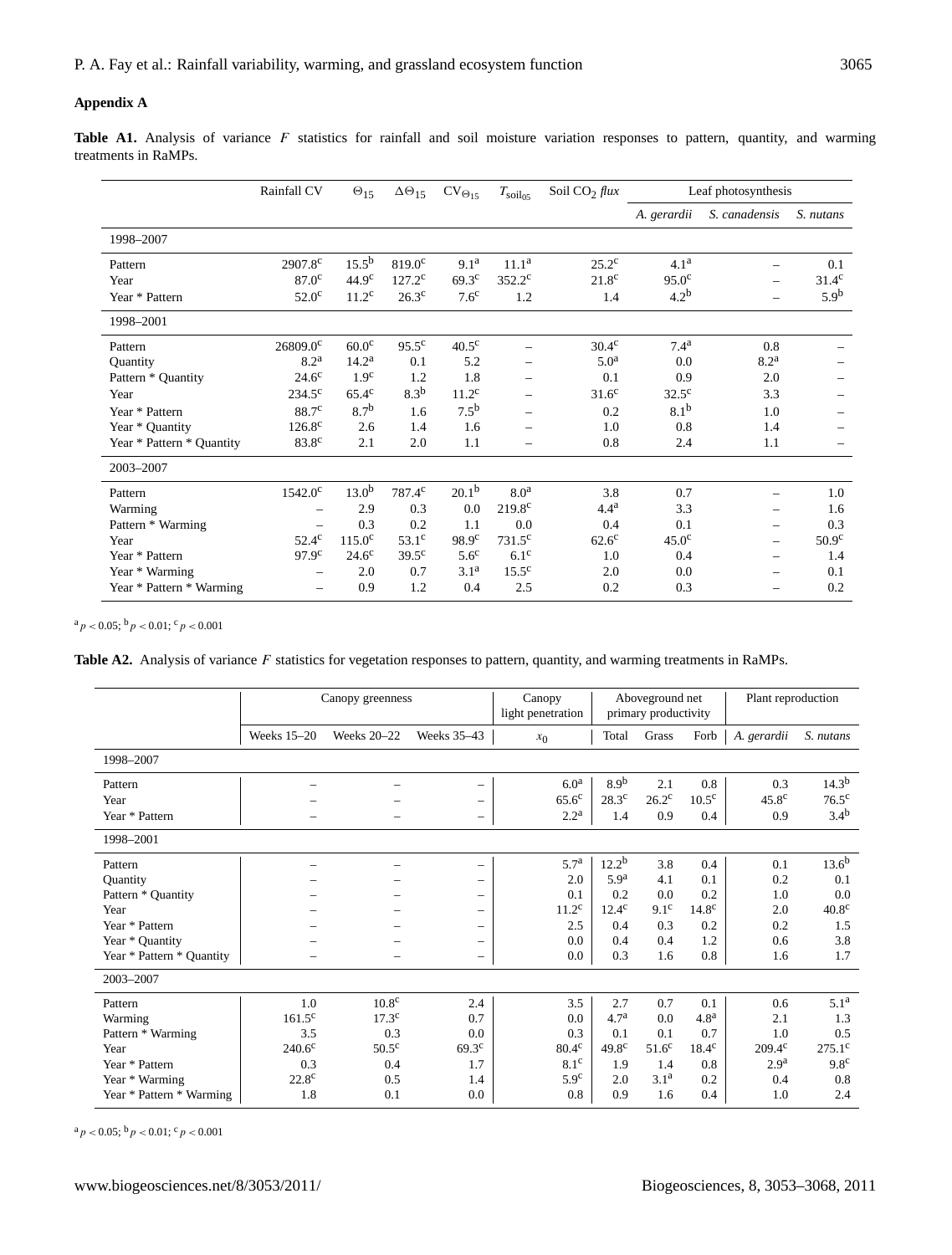*Acknowledgements.* We thank Doug Goodin for providing the canopy imager; Meghan Dinkins, Chris Harper, Chris Hein, Patrick O'Neal, Rose Phillips, Jeff Taylor and numerous undergraduate and graduate students for their contributions to all aspects of this research. Tom Van Slyke and Jim Larkins graciously provide ongoing logistic and technical support. Wayne Polley and Marjan Jongen provided insightful feedback on the manuscript. We acknowledge funding from USDA-NRI, DOE-NIGEC/NICCR, and NSF.

Edited by: D. Zona

# **References**

- Almagro, M., López, J., Querejeta, J. I., and Martinez-Mena, M.: Temperature dependence of soil  $CO<sub>2</sub>$  efflux is strongly modulated by seasonal patterns of moisture availability in a Mediterranean ecosystem, Soil Biol. Biochem., 41, 594–605, 2009.
- An, Y., Wan, S., Zhou, X., Subedar, A. A., Wallace, L. L., and Luo, Y.: Plant nitrogen concentration, use efficiency, and contents in a tallgrass prairie ecosystem under experimental warming, Glob. Change Biol., 11, 1733–1744, 2005.
- Badeck, F. W., Bondeau, A., Bottcher, K., Doktor, D., Lucht, W., Schaber, J., and Sitch, S.: Responses of spring phenology to climate change, New Phytol., 162, 295–309, 2004.
- Bonan, G. B.: Ecological Climatology, Cambridge University Press, Cambridge, UK, 678 pp., 2002.
- Brady, N. C. and Weil, R. R.: The nature and properties of soils, 13th, Prentice Hall, Upper Saddle River, NJ, 960 pp., 2002.
- Briggs, J. M. and Knapp, A. K.: Interannual variability in primary production in tallgrass prairie: climate, soil moisture, topographic position, and fire as determinants of aboveground biomass, Am. J. Bot., 82, 1027–1030, 1995.
- CCSP: Thresholds of Climate Change in Ecosystems., U.S. Geological Survey, Reston, VA, 156 pp., 2010.
- Chou, W. W., Silver, W. L., Jackson, R. D., Thompson, A. W., and Allen-Diaz, B.: The sensitivity of annual grassland carbon cycling to the quantity and timing of rainfall, Glob. Change Biol., 14, 1382–1394, 2009.
- Cleland, E. E., Chiariello, N. R., Loarie, S. R., Mooney, H. A., and Field, C. B.: Diverse responses of phenology to global changes in a grassland ecosystem, P. Natl. Acad. Sci., 103, 13740–13744, 2006.
- Craine, J. M., Towne, E. G., and Nippert, J. B.: Climate controls on grass culm production over a quarter century in a tallgrass prairie, Ecology, 91, 2132–2140, 2010.
- Davidowitz, G.: Does precipitation variability increase from mesic to xeric biomes?, Global Ecol. Biogeogr., 11, 143–154, 2002.
- De Boeck, H. J., Lemmens, C. M. H. M., Zavalloni, C., Gielen, B., Malchair, S., Carnol, M., Merckx, R., Van den Berge, J., Ceulemans, R., and Nijs, I.: Biomass production in experimental grasslands of different species richness during three years of climate warming, Biogeosciences, 5, 585–594, [doi:10.5194/bg-](http://dx.doi.org/10.5194/bg-5-585-2008)[5-585-2008,](http://dx.doi.org/10.5194/bg-5-585-2008) 2008.
- de Valpine, P. and Harte, J.: Plant responses to experimental wamring in a montane meadow, Ecology, 82, 637–648, 2001.
- Denman, K. L., Brasseur, G., Chidthaisong, A., Ciais, P., Cox, P. M., Dinickinson, R. E., Hauglustaine, D., Heinze, C., Holland, E., Jacob, D., Lohmann, U., Ramarchandran, S., daSilva-

Dias, P. L., Wofsy, S. C., and Zhang, X.: Couplings between changes in the climate system and biogeochemistry, in: Climate Change 2007: The Physical Science Basis. Contribution of Working Group I to the Fourth Assessment Report of the Intergovernmental Panel on Climate Change, edited by: Solomon, S., Quin, D., Manning, M., Chen, Z., Marquis, M., Avery, K. B., Tignor, M., and Miller, H. L., Cambridge University Press, Cambridge, United Kingdom and New York, NY, 500–587, 2007.

- Dukes, J. S., Chiariello, N. R., Cleland, E. E., Moore, L. A., Shaw, M. R., Thayer, S., Tobeck, T., Mooney, H. A., and Field, C. B.: Responses of grassland production to single and multiple global environmental changes, PLoS Biology, 3, 1829–1837, 2005.
- Fay, P. A., Carlisle, J. D., Knapp, A. K., Blair, J. M., and Collins, S. L.: Altering rainfall timing and quantity in a mesic grassland ecosystem: Design and performance of rainfall manipulation shelters, Ecosystems, 3, 308–319, 2000.
- Fay, P. A., Carlisle, J. D., Danner, B. N., Lett, M. S., McCarron, J. K., Stewart, C., Knapp, A. K., Blair, J. M., and Collins, S. L.: Altered rainfall patterns, gas exchange, and growth in grasses and forbs, Int. J. Plant Sci., 163, 549–557, 2002.
- Fay, P. A., Carlisle, J. D., Knapp, A. K., Blair, J. M., and Collins, S. L.: Productivity responses to altered rainfall patterns in a C4 dominated grassland, Oecologia, 137, 245–251, 2003a.
- Fay, P. A., Knapp, A. K., Blair, J. M., Carlisle, J. D., Danner, B. T., and McCarron, J. K.: Rainfall timing, soil moisture dynamics, and plant responses in a mesic tallgrass prairie ecosystem, in: Precipitation Impacts on Terrestrial Ecosystems, edited by: Weltzin, J. F. and McPherson G. R., University of Arizona Press, 147–163, 2003b.
- Fay, P. A., Kaufman, D. M., Nippert, J. B., Carlisle, J. D., and Harper, C. W.: Changes in grassland ecosystem function due to extreme rainfall events: implications for responses to climate change, Glob. Change Biol., 14, 1600–1608, 2008.
- Gielen, B., De Boeck, H. J., Lemmens, C. M. H. M., Valcke, R., Nijs, I., and Ceulemans, R.: Grassland species will not necessarily benefit from future elevated air temperatures: a chlorophyll fluorescence approach to study autumn physiology, Phys. Plant., 125, 52–63, 2005.
- Goodin, D. G., Fay, P. A., and McHugh, M. M.: Climate variability at a tallgrass prairie site at multiple time scales: Konza Prairie Biological Station, in: Climate variability and ecosystem response at long-term ecological research (LTER) sites, edited by: Greenland, D., Fountain, A., Goodin, D. G., Juday, G., Lyons, B., and Smith, R., Oxford University Press, New York, 411–424, 2002.
- Groisman, P. Y. and Knight, R. W.: Prolonged dry episodes over the conterminous United States: New tendencies emerging during the last 40 years, J. Climate, 21, 1850–1862, 2008.
- Groisman, P. Y., Knight, R. W., Easterling, D. R., Karl, T. R., Hegerl, G. C., and Razuvaev, V. N.: Trends in Intense Precipitation in the Climate Record, J. Climate, 18, 1326–1350, 2005.
- Harper, C. W., Blair, J. M., Fay, P. A., Knapp, A. K., and Carlisle, J. D.: Increased rainfall variability and reduced rainfall amount decreases soil  $CO<sub>2</sub>$  flux in a grassland ecosystem, Glob. Change Biol., 11, 322–334, 2005.
- Heckathorn, S. A., DeLucia, E. H., and Zielinski, R. E.: The contribution of drought-related decreases in foliar nitrogen concentration to decreases in photosynthetic capacity during and after drought in prairie grasses, Phys. Plant., 101, 173–182, 1997.
- Heisler-White, J. L., Knapp, A. K., and Kelly, E. F.: Increasing pre-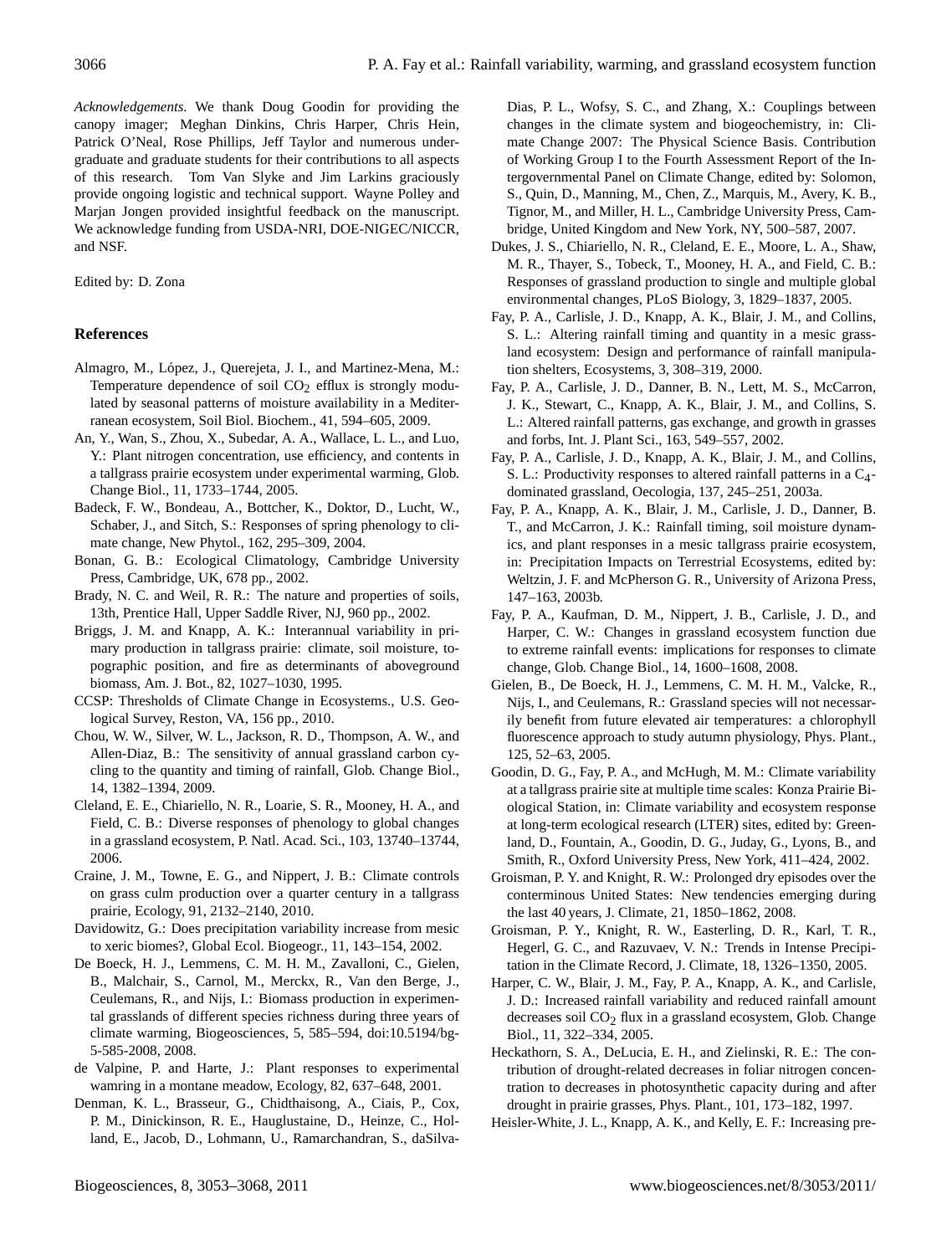cipitation event size increases aboveground net primary productivity in a semi-arid grassland, Oecologia, 158, 129–140, 2009.

- Hoekstra, J. M., Boucher, T. M., Ricketts, T. H., and Roberts, C.: Confronting a biome crisis: global disparities of habitat loss and protection, Ecol. Lett., 8, 23–29, 2005.
- Hui, D., Luo, Y., and Katul, G.: Partitioning interannual variability in net ecosystem exchange between climatic variability and functional change, Tree Physiol., 23, 433–442, 2003.
- Huxman, T. E., Smith, M. D., Fay, P. A., Knapp, A. K., Shaw, M. R., Loik, M. E., Smith, S. D., Tissue, D. T., Zak, J. C., Weltzin, J. F., Pockman, W. T., Sala, O. E., Haddad, B. M., Harte, J., Koch, G. W., Schwinning, S., Small, E. E., and Williams, D. G.: Convergence across biomes to a common rain-use efficiency, Nature, 429, 651–654, 2004.
- Karl, T. R., Melillo, J. M., and Peterson, T. C.: Global Climate Change Impacts in the United States, Cambridge University Press, New York, 2009.
- Klein, J. A., Harte, J., and Zhao, X. Q.: Dynamic and complex microclimate responses to warming and grazing manipulations, Glob. Change Biol., 11, 1440–1451, 2005.
- Knapp, A. K.: Water relations and growth of three grasses during wet and drought years in a tallgrass prairie, Oecologia, 65, 35– 43, 1984.
- Knapp, A. K.: Effect of fire and drought on the ecophysiology of *Andropogon gerardii* and *Panicum virgatum* in a tallgrass prairie, Ecology, 66, 1309–1320, 1985.
- Knapp, A. K., Briggs, J. M., Hartnett, D. C., and Collins, S. L.: Grassland dynamics: long-term ecological research in tallgrass prairie, Long-term Ecological Research Network Series, Oxford University Press, New York, 364 pp., 1998.
- Knapp, A. K., Briggs, J. M., and Koelliker, J. K.: Frequency and extent of water limitation to primary production in a mesic temperate grassland, Ecosystems, 4, 19–28, 2001.
- Knapp, A. K., Fay, P. A., Blair, J. M., Collins, S. L., Smith, M. D., Carlisle, J. D., Harper, C. W., Danner, B. T., Lett, M. S., and McCarron, J. K.: Rainfall variability, carbon cycling, and plant species diversity in a mesic grassland, Science, 298, 2202–2205, 2002.
- Knapp, A. K., Beier, C., Briske, D. D., Classen, A. T., Luo, Y., Reichstein, M., Smith, M. D., Smith, S. D., Bell, J. E., Fay, P. A., Heisler, J. L., Leavitt, S. W., Sherry, R. A., Smith, B., and Weng, E.: Consequences of more extreme precipitation regimes for terrestrial ecosystems, Bioscience, 58, 811–821, 2008.
- Liu, W., Zhang, Z., and Wan, S.: Predominant role of water in regulating soil and microbial respiration and their responses to climate change in a semiarid grassland, Glob. Change Biol., 15, 184–195, 2009.
- Luo, Y. Q. and Zhou, X.: Soil Respiration and the Environment, Academic Press, Burlington, VA, 320 pp., 2006.
- Luo, Y. Q., Wan, S., Hui, D., and Wallace, L. L.: Acclimatization of soil respiration to warming in a tallgrass prairie, Nature, 413, 622–625, 2001.
- McAllister, C. A., Knapp, A. K., Maragni, L. A.: Is leaf-level photosynthesis related to plant success in a highly productive grassland?, Oecologia, 117, 40–46, 1998.
- Mielnick, P. C. and Dugas, W. A.: Soil  $CO<sub>2</sub>$  flux in a tallgrass prairie, Soil Biol. Biochem., 32, 221–228, 2000.
- Nippert, J. B. and Knapp, A.: Linking water uptake with rooting patterns in grassland species, Oecologia, 153, 261–272, 2007a.
- Nippert, J. B. and Knapp, A. K.: Soil water partitioning contributes to species coexistence in tallgrass prairie, Oikos, 116, 1017– 1029, 2007b.
- Nippert, J. B., Fay, P. A., and Knapp, A. K.: Photosynthetic traits in  $C_3$  and  $C_4$  grassland species in mesocosm and field environments, Environ. Exp. Bot., 60, 412–420, 2006a.
- Nippert, J. B., Knapp, A. K., and Briggs, J. M.: Intra-annual rainfall variability and grassland productivity: Can the past predict the future?, Plant Ecol., 184, 65–74, 2006b.
- Nippert, J. B., Fay, P. A., Carlisle, J. D., Knapp, A. K., and Smith, M. D.: Ecophysiological responses of two dominant grasses to altered temperature and precipitation regimes, Acta Oecol., 35, 400–408, 2009.
- Noy-Meir, I.: Desert ecosystems: environment and producers, Annu. Rev. Ecol. Syst., 4, 25–51, 1973.
- Ogle, K. and Reynolds, J. F.: Plant responses to precipitation in desert ecosystems: integrating functional types, pulses, thresholds, and delays, Oecologia, 141, 282–294, 2004.
- Reynolds, J. F., Kemp, P. R., Ogle, K., and Fernandez, R. J.: Modifying the "pulse-reserve" paradigm for deserts of North America: precipitation pulses, soil water, and plant responses, Oecologia, 141, 194–210, 2004.
- Rodriguez-Iturbe, I. and Porporato, A.: Ecohydrology of watercontrolled systems, Cambridge University Press, New York, 442 pp., 2004.
- Rustad, L. E., Campbell, J. L., Marion, G. M., Norby, R. J., Mitchell, M. J., Hartley, A. E., Cornelissen, J. H. C., and Gurevitch, J.: A meta-analysis of the response of soil respiration, net nitrogen mineralization, and aboveground plant growth to experimentl ecosystem warming, Oecologia, 126, 543–562, 2001.
- Saleska, S. R., Harte, J., and Torn, M. S.: The effect of experimental ecosystem warming on  $CO<sub>2</sub>$  fluxes in a montane meadow, Glob. Change Biol., 5, 125–141, 1999.
- SAS Institute Inc.:The SAS System for Windows, SAS Institute, Cary, NC, 2003.
- Schwinning, S. and Sala, O. E.: Hierarchy of responses to resource pulses in arid and semi-arid ecosystems, Oecologia, 141, 211– 220, 2004.
- Sherry, R. A., Zhou, X., Gu, S., Arnone III, J. A., Schimel, D. S., Verburg, P. S., Wallace, L. L., and Luo, Y.: Divergence of reproductive phenology under climate warming, P. Natl. Acad. Sci., 104, 198–202, 2007.
- Sherry, R. A., Weng, E., Arnone III, J. A., Johnson, D. W., Schimel, D. S., Verburg, P. S., Wallace, L. L., and Luo, Y.: Lagged effects of experimental warming and doubled precipitation on annual and seasonal aboveground biomass production in a tallgrass prairie, Glob. Change Biol., 14, 2923–2936, 2009.
- Swemmer, A. M., Knapp, A. K., and Smith, M. D.: Growth responses of two dominant  $C_4$  grass species to altered water availability, Int. J. Plant Sci., 167, 1001–1010, 2006.
- Trenberth, K. E., Jones, P. D., Ambenje, P., Bojariu, R., Easterling, D., Tank, A. K., Parker, D., Rahimzadeh, F., Renwick, J. A., Rusticucci, M., Soden, B., and Zhai, P.: Observations: Surface and Atmospheric Climate Change, in: Climate Change 2007: The Physical Science Basis (Contribution of Working Group I to the Fourth Assessment Report of the Intergovernmental Panel on Climate Change), edited by: Solomon, S., Qin, Q., Manning, M., Chen, Z., Marquis, M., Averyt, K. B., Tignor, M., Miller, H. L., Cambridge University Press, Cambridge, UK, 235–336,